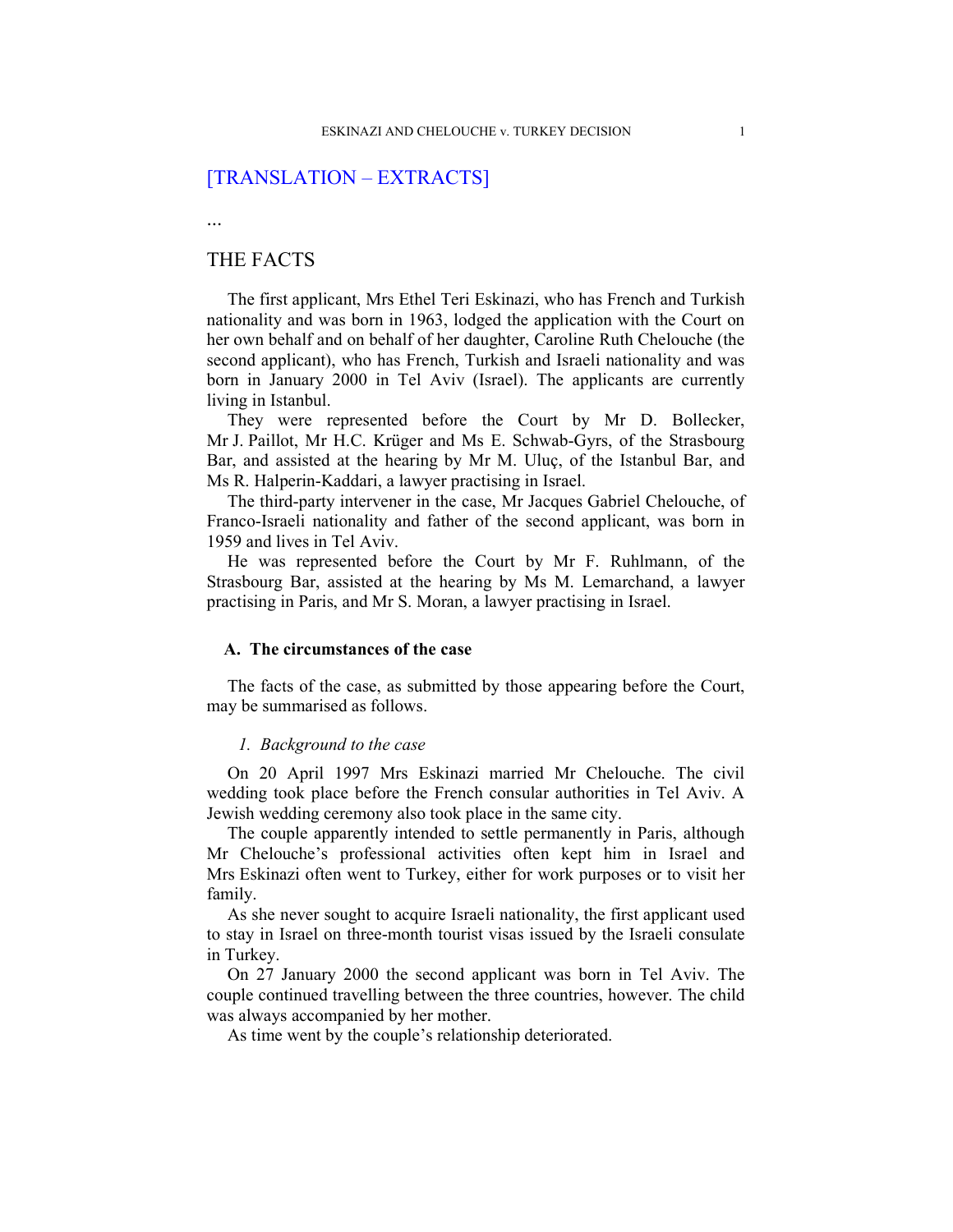On 8 April 2004 the applicants went to Turkey for Passover. The plan was that they would stay there for ten days. Mrs Eskinazi put off the return date a number of times, however, and ultimately decided to remain in Turkey.

# 2. The divorce proceedings instituted by Mrs Eskinazi and Mr Chelouche

#### (a) MrsEskinazi

On 29 April 2004 the first applicant filed a divorce petition (case no. 2004-375) with the single judge of the Sarıyer Family Affairs Court in Istanbul ("the Sarıyer Court").

On 30 April 2004 the Sarıyer Court awarded Mrs Eskinazi interim custody of her daughter. Up until then Mrs Eskinazi and Mr Chelouche had had joint custody of their daughter.

### (b) Mr Chelouche

...

On 16 May 2004, having been informed of the situation, Mr Chelouche in turn petitioned for divorce in the Tel Aviv Rabbinical Court (Batei Hadîn Harabaniim Haezorim – "the Rabbinical Court"), composed of three religious judges (*dayanim*). Mr Chelouche asked for the issue of custody of his daughter to be determined at the same time as that of the religious dissolution of the marriage. That request conferred full jurisdiction *ipso jure* on the Rabbinical Court to rule on the issue of custody rights.

In his pleadings Mr Chelouche expressed the fear that his daughter would emigrate from Israel, which, judging by his wife's conduct, would sever all his ties with his daughter.

On the same day the Rabbinical Court made two orders.

In the first one it ordered Mrs Eskinazi to bring her daughter back to Israel within seven days, failing which her action would be deemed "wrongful removal of the child" within the meaning of Article 15 of the 1980 Hague Convention on the Civil Aspects of International Child Abduction ("the Hague Convention"). The first applicant was informed of the order by telephone, and subsequently by fax and mail, and was given three days in which to reply.

Before giving its ruling, the Rabbinical Court found it to be established that after their marriage the couple had elected Israel as the family's fixed place of residence, and that Mrs Eskinazi, although a Turkish national, had continually lived in Israel, had obtained a driving licence and work permit in that country and had opened a bank account there. Pointing out that the child was a minor, of Israeli nationality and resident in Israel, the Rabbinical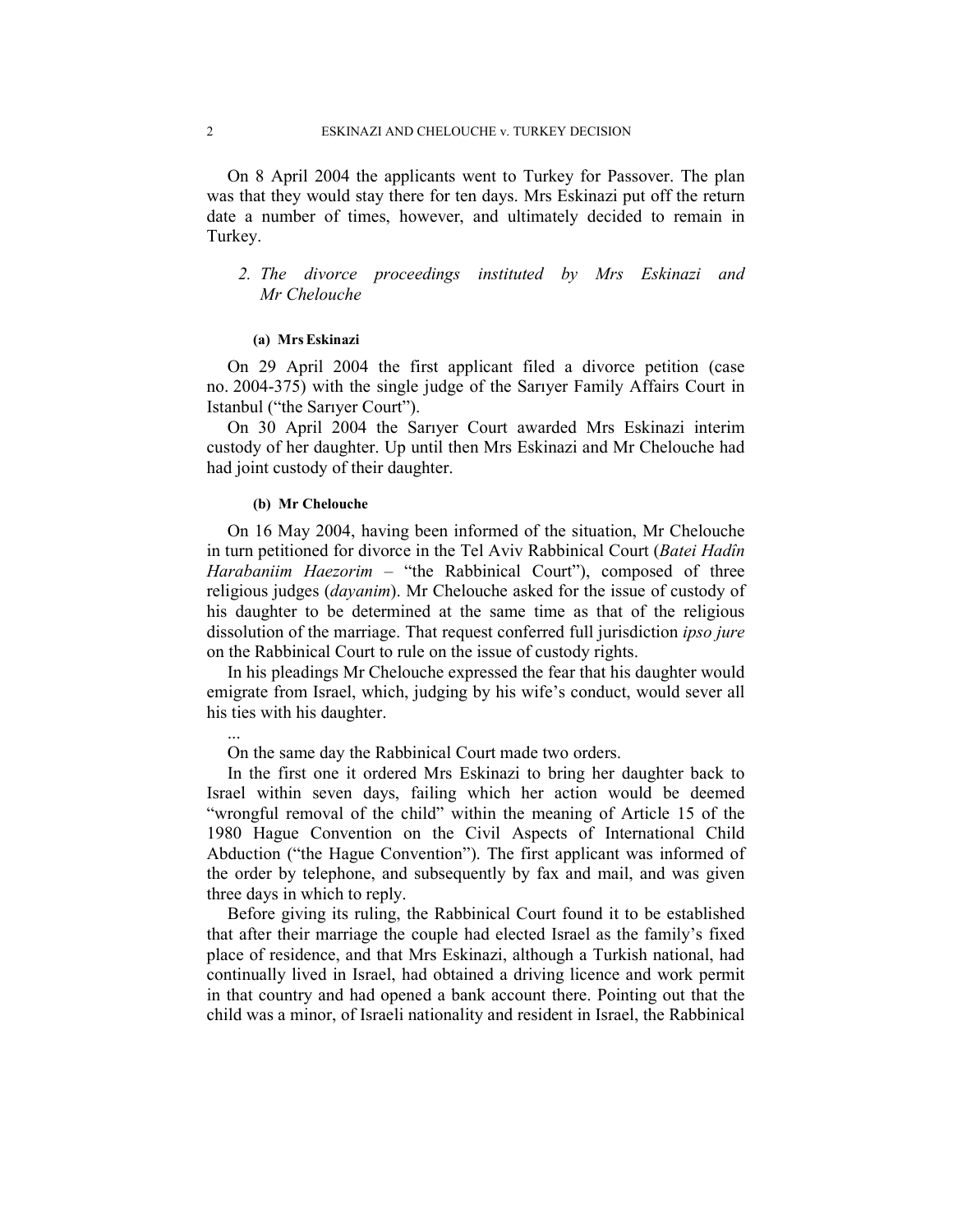Court noted that the mother had taken the child to Turkey on 8 April 2004 supposedly for ten days, but had never returned.

The order in question authorised the father to confiscate the child's passport, once she crossed the Israeli border, and to "use all means" to safeguard his parental rights.

In the second order the Rabbinical Court also imposed a prohibition on Mrs Eskinazi and her daughter leaving Israeli territory. That measure, which was initially valid until 17 May 2005, was lifted on 12 January 2005.

On 10 February 2005 the Rabbinical Court decided to adjourn its hearing in the divorce proceedings, which are still pending. Mrs Eskinazi is represented in those proceedings by two members of the Tel Aviv Bar.

# 3. The proceedings instituted under the Hague Convention

# (a) The measures taken by Turkey's Central Authority

As a first step, Mr Chelouche lodged a criminal complaint in Turkey against his wife for child abduction. The Sarıyer public prosecutor's office took no action, however, on the ground that the case fell to be dealt with under the Hague Convention and should be brought before the bodies having jurisdiction to deal with it.

Mr Chelouche therefore applied to the Ministry of Justice of his country, designated as the Central Authority ("Israel's Central Authority"), for assistance in securing his daughter's return to Israel, in accordance with the procedure laid down in Articles 8 and 9 of the Hague Convention.

On 10 June 2004, for the purposes of those proceedings, Israel's Central Authority sent the two aforementioned orders of the Rabbinical Court to its Turkish counterpart, namely, the General Directorate of International Law and Foreign Relations at the Ministry of Justice ("Turkey's Central Authority").

On 23 June 2004 Turkey's Central Authority instructed the Sarıyer public prosecutor ("the public prosecutor") to ascertain the child's current address, apply to the Sarıyer Court for an order prohibiting her from leaving Turkish territory, and to summon Mrs Eskinazi in order to obtain a statement from her about the alleged abduction.

On 1 July 2004 the Sarıyer Court decided, in case no. 2004-375, to issue the order requested by the public prosecutor, and gave instructions for the border posts to be informed accordingly.

On 6 July 2004 Turkey's Central Authority was sent two further applications by the Israeli authorities claiming that, under Article 16 of the Hague Convention, custody rights should be withdrawn from Mrs Eskinazi as the Rabbinical Court had found her liable for "child abduction".

Turkey's Central Authority then instructed the public prosecutor to raise a preliminary question in case no. 2004-375 pending before the Sarıyer Court, requesting the court not to rule on the custody of the child pending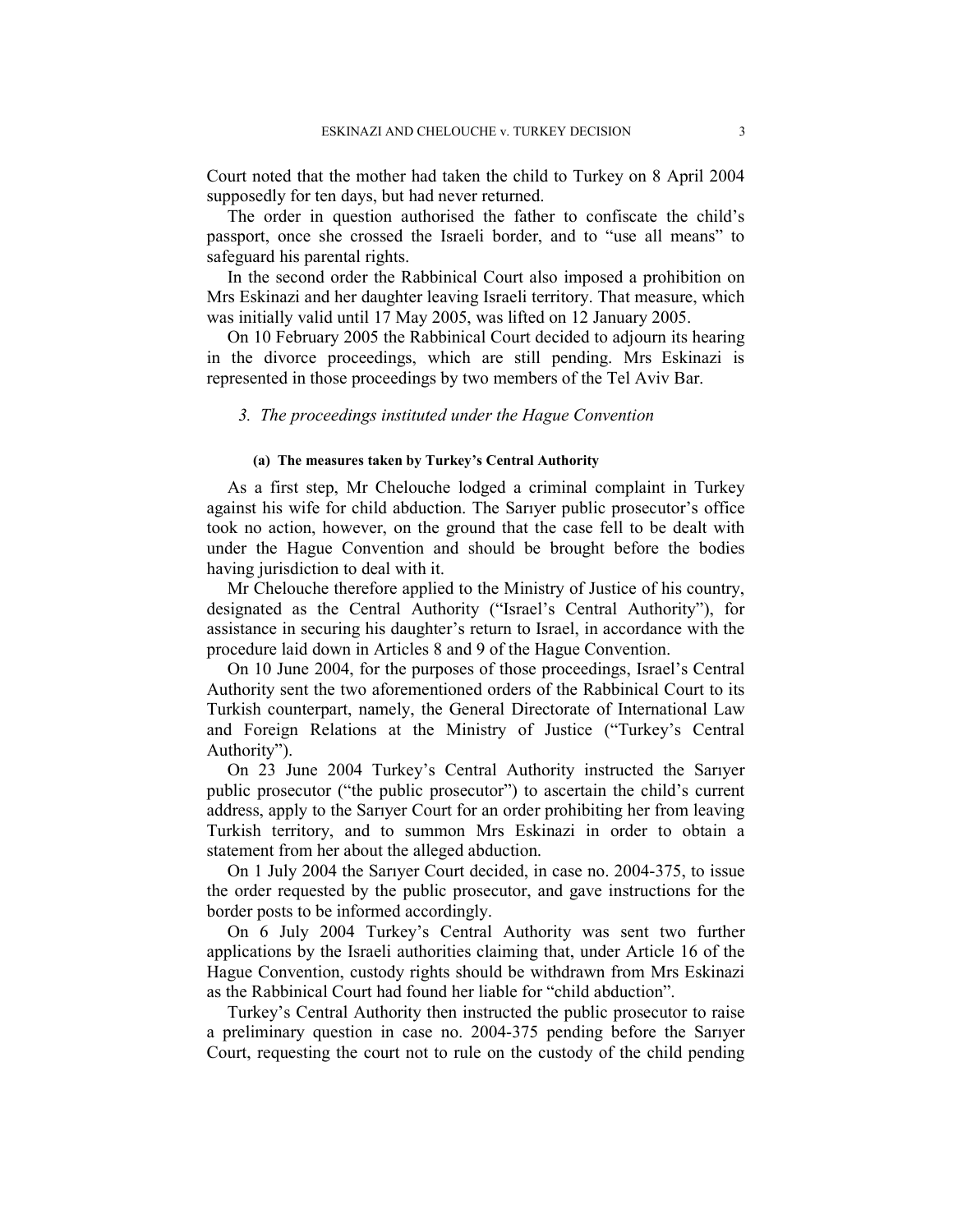the outcome of the dispute regarding her return to Israel. On 9 July 2004 the Sarıyer Court followed the public prosecutor's advice and withdrew Mrs Eskinazi's custody of her daughter.

On 19 July 2004 friendly-settlement negotiations, conducted at the request of Turkey's Central Authority and under the aegis of the Sarıyer Court, failed after Mr Chelouche insisted on his daughter's repatriation.

On 23 July 2004 Turkey's Central Authority sent Mrs Eskinazi's lawyer a request from the Israeli authorities regarding the arrangements proposed by Mr Chelouche for visiting his daughter in Istanbul.

## (b) Proceedings for the return of the child

On 16 August 2004 the public prosecutor brought proceedings in the Sarıyer Court for the return of the child to her father (case no. 2004-683).

### (i) The hearings

The Sarıyer Court held two hearings in the case.

At the hearing on 17 September 2004 the parties submitted their preliminary observations. Counsel for Mrs Eskinazi argued that the Hague Convention was inapplicable in a number of respects to the case in hand and produced in support of that submission private legal opinions by Turkish professors of private international law and French lawyers.

With a view to proving that the child was socially integrated in Turkey and had ties there, Mrs Eskinazi also relied on numerous documents and witness statements, and asserted that the girl had gone with her to Turkey with the father's consent and could not therefore be regarded as having been abducted.

Mr Chelouche, for his part, disputed those submissions and called two witnesses: his uncle and mother.

At the end of the hearing the court fixed the father's visiting days. The visits were to take place at the mother's home in the presence of a social worker, but without the mother being present.

At the following hearing, on 25 October 2004, which was the last one, the Sarıyer Court first took formal note of the documents produced by Turkey's Central Authority in support of Mr Chelouche's application. These were statements from nurseries and paediatricians in Israel. Also produced in the proceedings was an official record of the dates on which the child had gone in and out of Israel during the period 2000-04, drawn up by the Tel Aviv city authorities and the Israeli and Turkish border police.

During the proceedings Mr Chelouche, referring in particular to the information provided by the Central Authorities, claimed that his daughter had spent 76% of her life in Israel. He submitted that his right was established and that a ruling had to be made expeditiously, since Article 11 of the Hague Convention required proceedings to be disposed of within six weeks.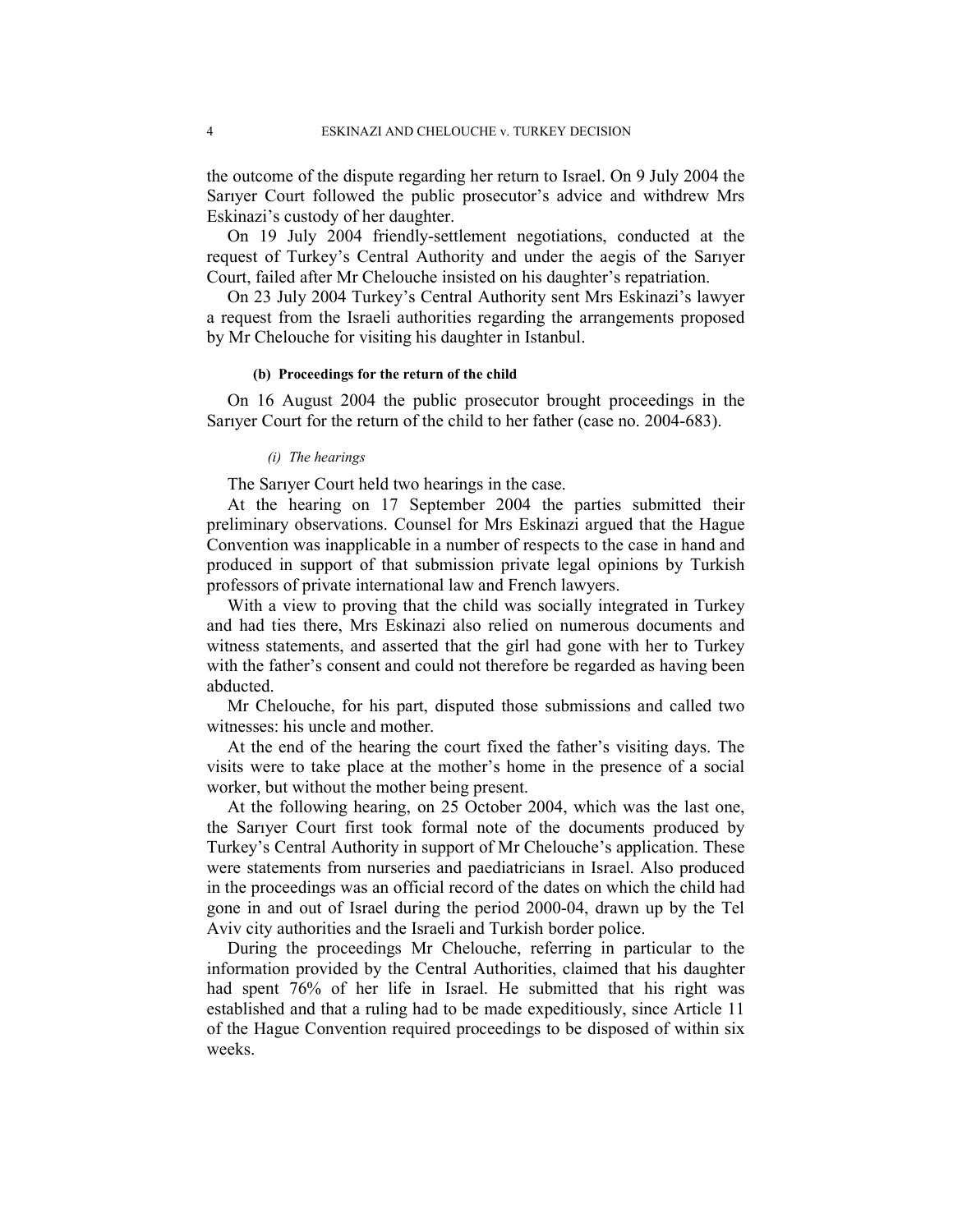The court then heard evidence from Mr Chelouche's mother and uncle and from the defendant's eight witnesses. According to the latter, the child and her mother had mainly spent their time in Turkey, with the father's knowledge. The first applicant also produced a written statement to that effect by Mr S. Levi, an Israeli importer known to the couple.

Mrs Eskinazi relied further on photocopies of her passport, declaring that she had never stayed in Israel for more than 132 days out of 365 and had always had her daughter with her. She also submitted several psychologists' opinions questioning Mr Chelouche's ability to assume custody of his daughter.

In addition, Mrs Eskinazi challenged the participation of a public prosecutor in the proceedings and complained that the plaintiff was attempting to influence the court by referring to observations of the Turkish Central Authority that were not based on any final judicial and binding decision awarding custody of the child to the father, that right having previously been exercised jointly by the parents in Israel.

Lastly, Mrs Eskinazi submitted a list of further witnesses. The public prosecutor opposed her application to call them, arguing that the case was ready for decision and that, in the light of the evidence, the court should find in favour of Mr Chelouche.

In accordance with Article 13 (b), second paragraph, of the Hague Convention, the Sarıyer Court did not hear the second applicant on account of her young age.

# (ii) The judgment of 25 October 2004

At the end of the proceedings the Sarıyer Court decided that the child should be returned to her father in Israel, and maintained the prohibition on her leaving Turkey until the judgment became final.

The court found that, whilst the parties to the dispute had joint custody of their daughter, Mrs Eskinazi had assured Mr Chelouche that she would go to Turkey on 8 April 2004, as usual, and return on 18 April, which she had not done in the end, contrary to the father's wishes. Having regard in particular to the official record provided by Israel's Central Authority, the court found that, during the period 2000-04, that is, until Miss Chelouche was removed, she had spent only 455 days outside Israel.

The other relevant passages from the judgment read as follows:

"... The Court cannot accept the argument submitted by the defendant and her representative that the child's habitual place of residence is not Israel. In the light of the two-page official document issued by the Israeli Ministry of the Interior ... setting out the dates of the child's entry into and exit from Israel between 2000 and 2004 ... and the other documents ..., it is established that, from her birth onwards, the child spent most of her life in Israel. The assertion regarding the habitual place of residence is therefore inadmissible, particularly when regard is had to the fact that the defendant declared on 15 July 2004 before the Sarıyer public prosecutor that she had lived in Israel for the six years that elapsed following the marriage. The child's habitual place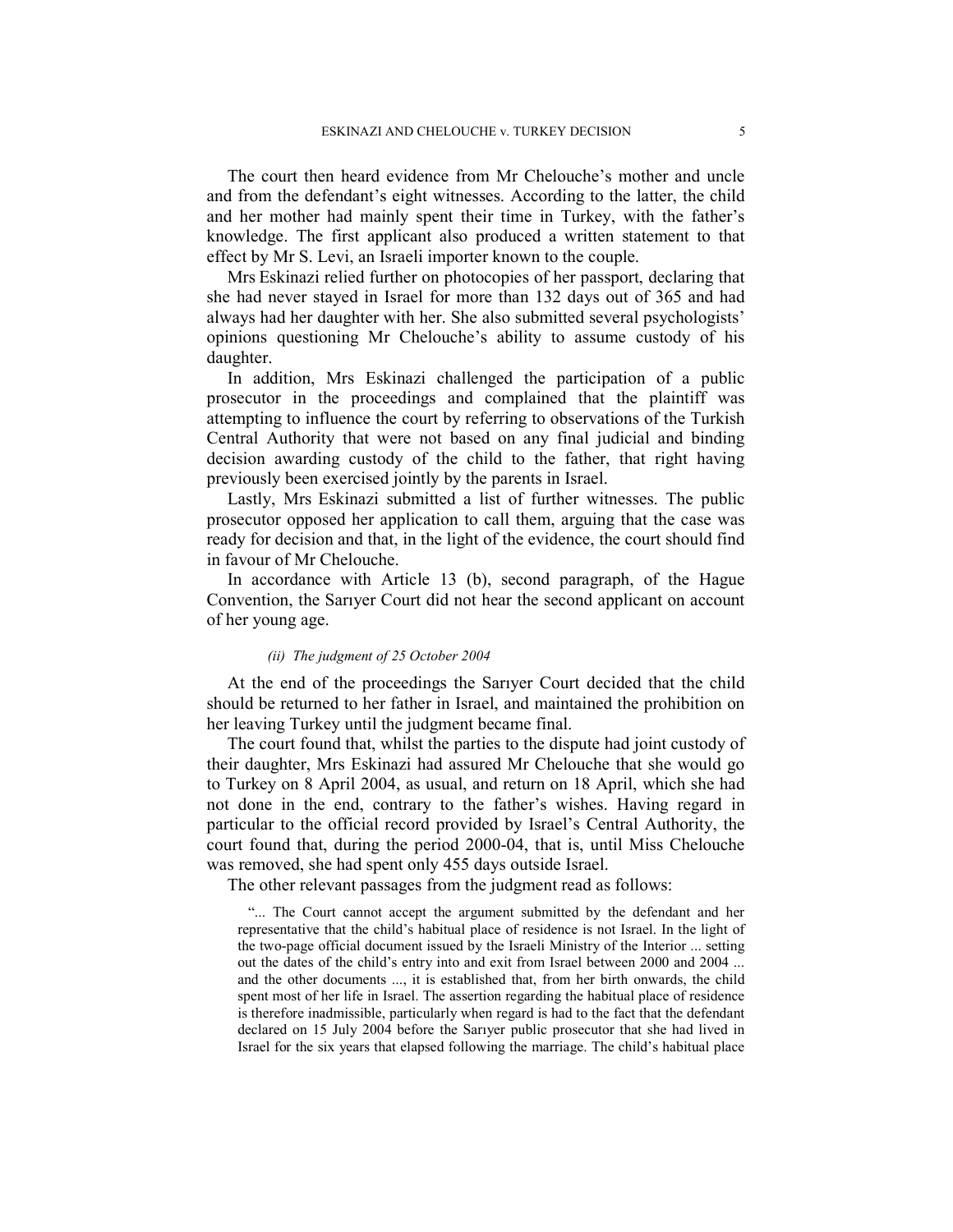of residence, prior to her removal, was therefore Israel, notwithstanding the contrary statements by the defendant's witnesses, which are not based on established facts and are contradicted by the official documents filed in the proceedings.

Nor can the Court accept the final submission of the defendant's representative, based on Article 13 (b) of the Hague Convention, according to which the conditions for ordering the child's return are not satisfied on account of the state of war affecting Israel. It would appear that life in Israel pursues its normal course regarding, among other things, teaching, education, business, tourism, etc., and that the conflict and disorder in the country are confined to certain specific regions. Moreover, the conflict, which is not new and has been going on for many years, did not stop the parties from continuing to live in Israel. Furthermore, the existence of a grave risk, within the meaning of Article 13 (b) of the Hague Convention, that her return would expose the child to physical or psychological harm or otherwise place her in an intolerable situation has not been established. Thus, the conditions for refusing to return the child, as specified in the said Article, have not been made out."

### The judge of the Sarıyer Court concluded as follows:

"... After hearing the parties' submissions, I consider it established that Caroline Ruth Chelouche was taken to Turkey by her mother and subsequently removed ... from her father, contrary to the latter's wishes, in breach of Article 3 of the Hague Convention ... I also consider it established that the requirements regarding the timelimit stipulated in Article 12  $\S$  1 of [that convention] are satisfied, but that the conditions capable of justifying a refusal to return the child in the light of Articles 13 and 20 are not."

## (iii) The steps taken by the first applicant following the judgment of 25 October 2004

On 1 November 2005, following the divorce proceedings instituted by her husband, Mrs Eskinazi applied to the Tel Aviv Civil Family Court (Batei Mishpath Lelnyanei Hamishpa'ha), using an Israeli lawyer. The application, which was lodged on Caroline Chelouche's behalf, sought to challenge the jurisdiction of the religious courts on the ground that the mother was not an Israeli national and did not reside in Israel.

However, after a thorough examination of the case another lawyer convinced the first applicant that the application "stood no chance of success", and she withdrew it on 23 November 2005.

On 11 February 2005 Mrs Eskinazi's final application for reinstatement of custody of her daughter, in case no. 2004-375, was dismissed by the Sarıyer Court, having regard to the order for the child's return in case no. 2004-683.

# (iv) The appeal against the judgment of 25 October 2004 and the enforcement proceedings

On 18 February 2005 Mrs Eskinazi appealed on points of law against the decision to return the child to her father. Relying on the concept of the "best interest of the child", she maintained that her daughter's habitual residence was in Turkey. In her submission, a child could have several places of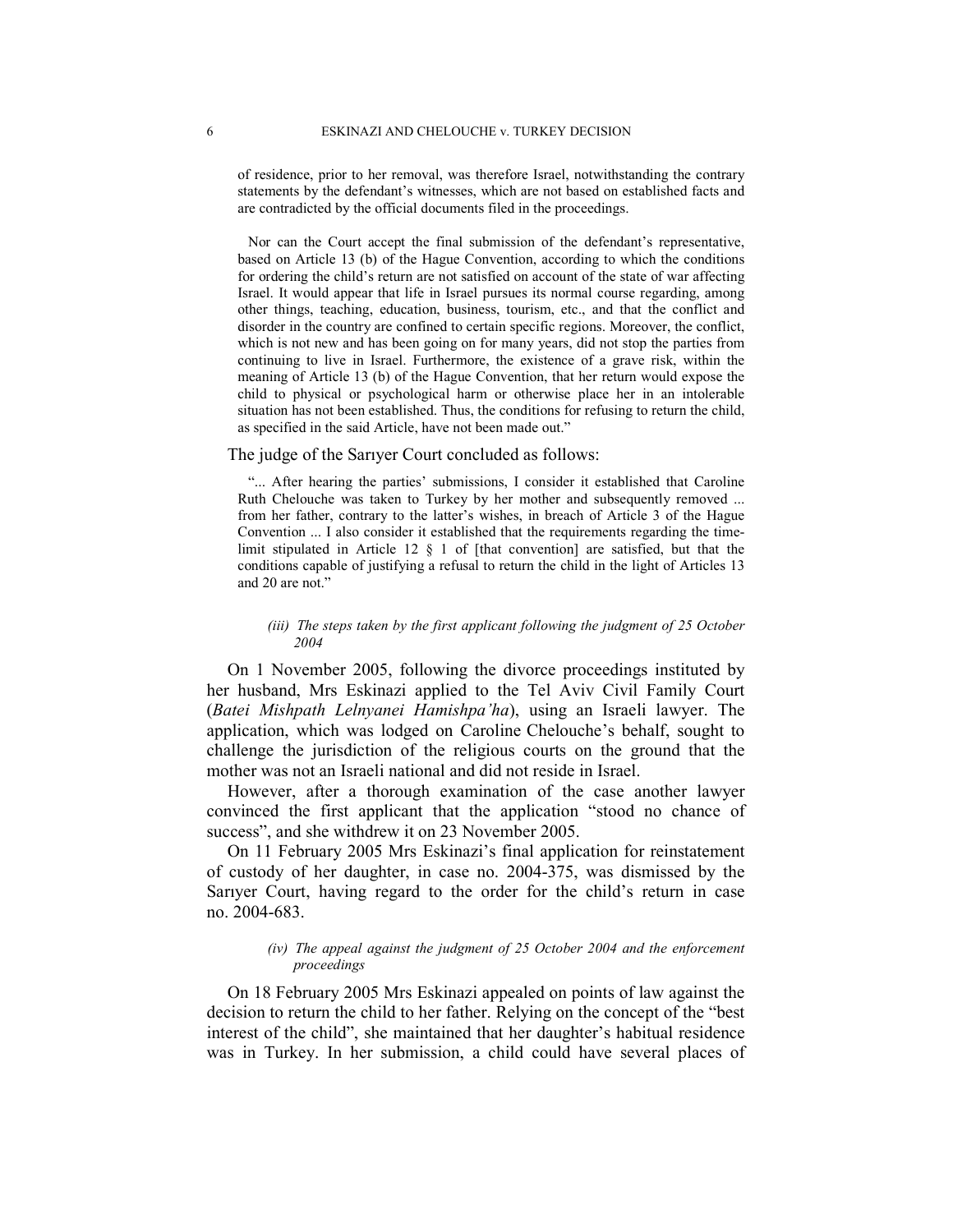residence, under the rules of international law, and, in any event, the Hague Convention could not be applied merely by calculating the number of days the child had spent in Israel.

The first applicant argued that the child could not therefore be considered to have been abducted, especially as the father had knowingly agreed to the child gradually settling in Turkey; Mr Chelouche had neither a fixed place of residence nor regular work commitments in Israel, and had himself been keen to settle elsewhere.

According to Mrs Eskinazi, he had in fact acted in bad faith in order to have the child's habitual residence established arbitrarily, deliberately referring the matter to a rabbinical court, which – despite having no jurisdiction – had ruled in the absence of the mother on the basis of religious tenets and with total disregard for the principles of equality of arms and adversarial process.

Lastly, Mrs Eskinazi's lawyer referred to the prosecution's participation in the proceedings before the Sarıyer Court, alleging that this had considerably swayed the mind of the single judge of the Sarıyer Court.

...

On 22 March 2005 the Court of Cassation held a hearing at which it heard submissions from both parties' representatives. On 29 March 2005 it upheld all the provisions of the impugned judgment.

The applicant then lodged an application for rectification of a judgment.

On 25 April 2005, at the request of its Israeli counterpart, Turkey's Central Authority instructed the public prosecutor to take the necessary measures to prevent Mrs Eskinazi from leaving with the child.

On 22 September 2005 Mrs Eskinazi's application for rectification was refused and the judgment ordering the child's return thus became final.

On 10 October 2005 Mr Chelouche brought enforcement proceedings for the return of his daughter.

Enforcement of the judgment was stayed, however, in accordance with the interim measure indicated in the case by the European Court under Rule 39 of the Rules of Court.

# 4. The events concerning more specifically the second applicant

A report drawn up on 22 October 2004 by the social worker responsible for overseeing the parental visits noted that Mrs Eskinazi had made efforts to ensure that the child's meetings with her father were conducted smoothly and in a warm atmosphere. A second report, filed in the proceedings on 25 October 2004, on the date when the judgment at first instance was delivered, still referred to a harmonious relationship between the child and her father.

However, the many further reports drawn up by social workers after that judgment were increasingly critical of the father.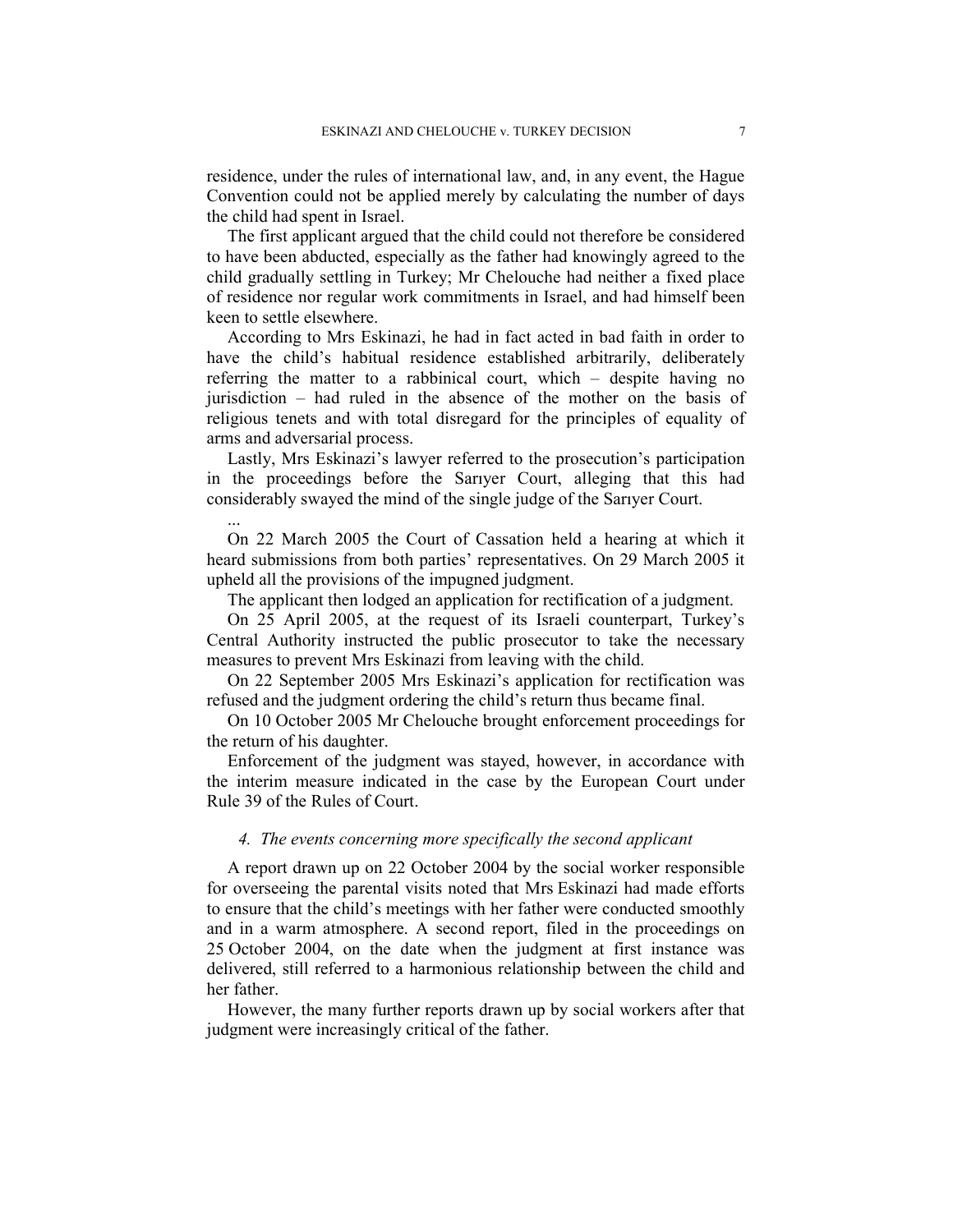On 27 February 2005, when visiting the child at Mrs Eskinazi's flat, Mr Chelouche allegedly attacked the social worker present, insisting that he wanted to talk to his daughter alone. He allegedly also caused damage in the flat. A complaint lodged in connection with those events led to the institution of criminal proceedings, which are still pending.

It appears that relations deteriorated still further after that incident, and on 7 May 2005, at Mrs Eskinazi's request, a second indictment was filed against Mr Chelouche.

Following a series of psychiatric examinations carried out in September and October 2005, in the appropriate departments of two university hospitals, the second applicant was diagnosed with post-traumatic stress disorder. She has been taking medication ever since.

# B. Relevant domestic and international law and practice

# 1. International texts

### (a) The Hague Convention on the Civil Aspects of International Child Abduction (ratified by Turkey and by Israel)

For some of the provisions of this convention, see, for example, Iglesias Gil and A.U.I. v. Spain (no. 56673/00, § 29, ECHR 2003-V). The following Articles are also relevant:

## Article 9

"If the Central Authority which receives an application referred to in Article 8 has reason to believe that the child is in another Contracting State, it shall directly and without delay transmit the application to the Central Authority of that Contracting State and inform the requesting Central Authority, or the applicant, as the case may be."

...

### Article 14

"In ascertaining whether there has been a wrongful removal or retention within the meaning of Article 3, the judicial or administrative authorities of the requested State may take notice directly of the law of, and of judicial or administrative decisions, formally recognised or not in the State of the habitual residence of the child, without recourse to the specific procedures for the proof of that law or for the recognition of foreign decisions which would otherwise be applicable."

#### Article 15

"The judicial or administrative authorities of a Contracting State may, prior to the making of an order for the return of the child, request that the applicant obtain from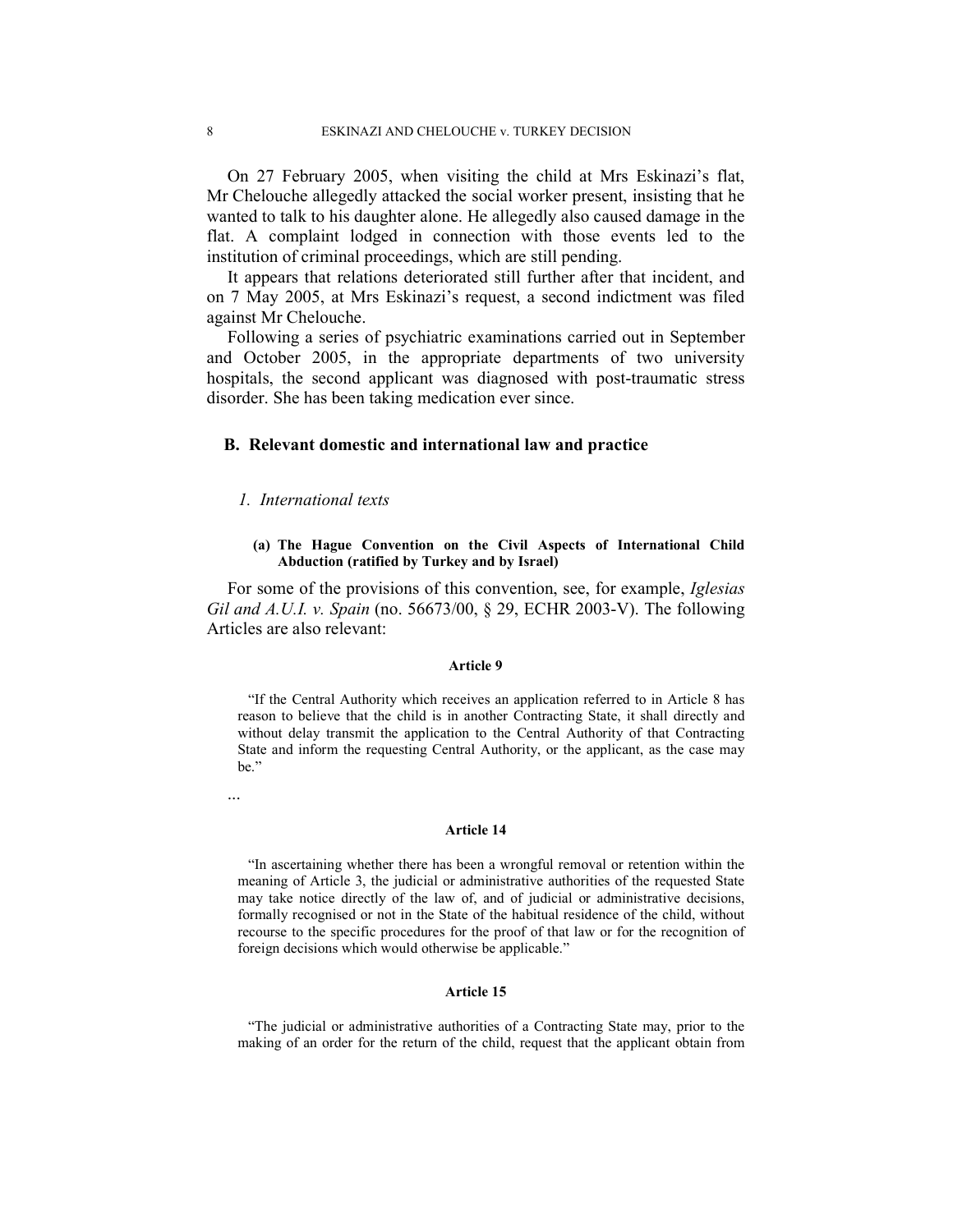the authorities of the State of the habitual residence of the child a decision or other determination that the removal or retention was wrongful within the meaning of Article 3 of the Convention, where such a decision or determination may be obtained in that State. The Central Authorities of the Contracting States shall so far as practicable assist applicants to obtain such a decision or determination."

#### Article 16

"After receiving notice of a wrongful removal or retention of a child in the sense of Article 3, the judicial or administrative authorities of the Contracting State to which the child has been removed or in which it has been retained shall not decide on the merits of rights of custody until it has been determined that the child is not to be returned under this Convention or unless an application under the Convention is not lodged within a reasonable time following receipt of the notice."

#### Article 20

"The return of the child under the provisions of Article 12 may be refused if this would not be permitted by the fundamental principles of the requested State relating to the protection of human rights and fundamental freedoms."

#### Article 30

"Any application submitted to the Central Authorities or directly to the judicial or administrative authorities of a Contracting State in accordance with the terms of this Convention, together with documents and any other information appended thereto or provided by a Central Authority, shall be admissible in the courts or administrative authorities of the Contracting States."

#### (b) Convention on the Rights of the Child

The relevant provisions of this convention, ratified by Turkey and by Israel on 4 April 1995 and 3 October 1991 respectively, provide:

### Article 3 § 1

"In all actions concerning children, whether undertaken by public or private social welfare institutions, courts of law, administrative authorities or legislative bodies, the best interests of the child shall be a primary consideration."

### Article 8 § 1

"States Parties undertake to respect the right of the child to preserve his or her identity, including nationality, name and family relations as recognised by law without unlawful interference."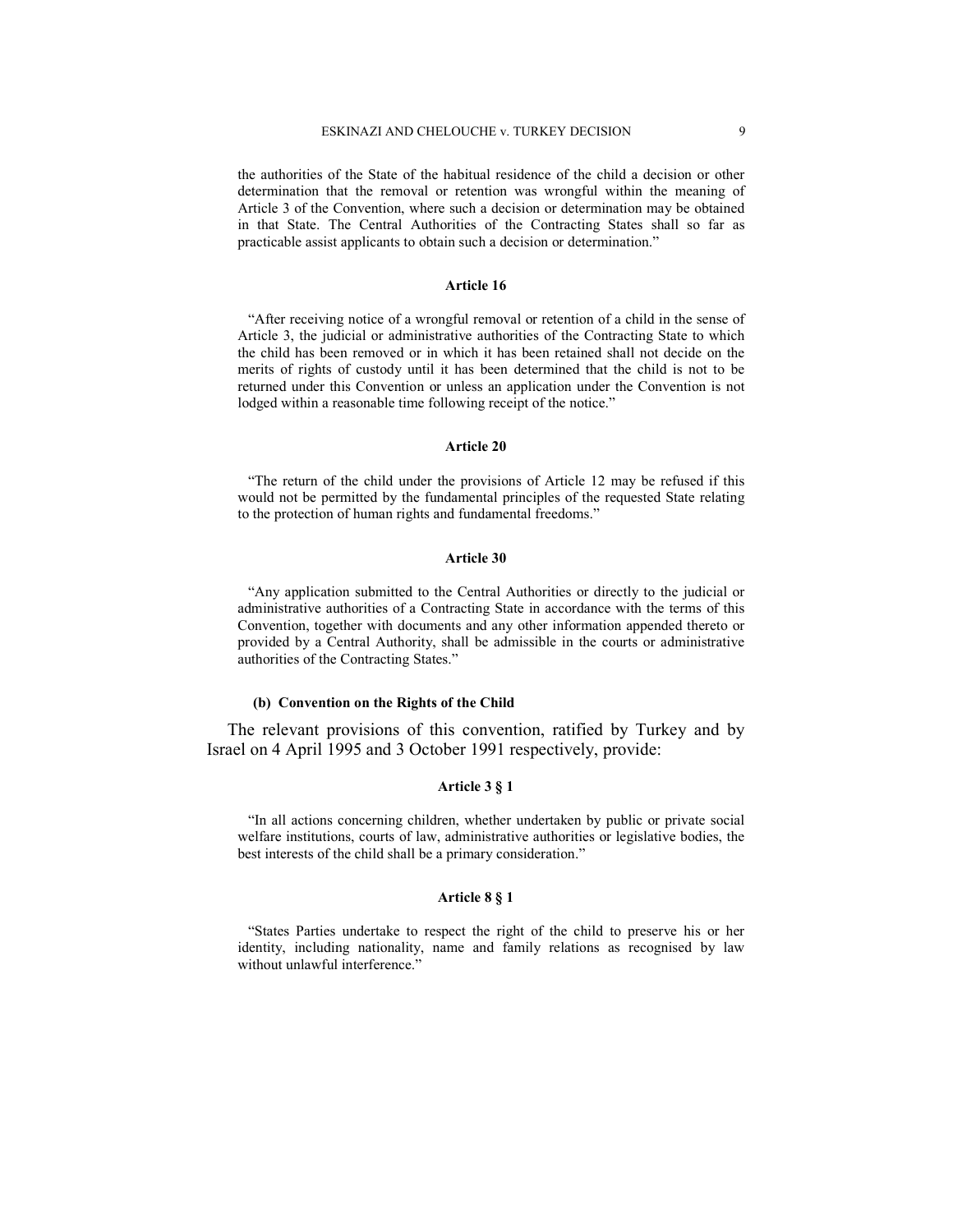### Article 9 §§ 1-3

"1. States Parties shall ensure that a child shall not be separated from his or her parents against their will, except when competent authorities subject to judicial review determine, in accordance with applicable law and procedures, that such separation is necessary for the best interests of the child. Such determination may be necessary in a particular case such as one involving abuse or neglect of the child by the parents, or one where the parents are living separately and a decision must be made as to the child's place of residence.

2. In any proceedings pursuant to paragraph 1 of the present Article, all interested parties shall be given an opportunity to participate in the proceedings and make their views known.

3. States Parties shall respect the right of the child who is separated from one or both parents to maintain personal relations and direct contact with both parents on a regular basis, except if it is contrary to the child's best interests."

#### Article 10

"1. In accordance with the obligation of States Parties under Article 9, paragraph 1, applications by a child or his or her parents to enter or leave a State Party for the purpose of family reunification shall be dealt with by States Parties in a positive, humane and expeditious manner. States Parties shall further ensure that the submission of such a request shall entail no adverse consequences for the applicants and for the members of their family.

2. A child whose parents reside in different States shall have the right to maintain on a regular basis, save in exceptional circumstances, personal relations and direct contacts with both parents. Towards that end and in accordance with the obligation of States Parties under Article 9, paragraph 1, States Parties shall respect the right of the child and his or her parents to leave any country, including their own, and to enter their own country. The right to leave any country shall be subject only to such restrictions as are prescribed by law and which are necessary to protect the national security, public order (*ordre public*), public health or morals or the rights and freedoms of others and are consistent with the other rights recognised in the present Convention."

#### Article 12

"1. States Parties shall assure to the child who is capable of forming his or her own views the right to express those views freely in all matters affecting the child, the views of the child being given due weight in accordance with the age and maturity of the child.

2. For this purpose, the child shall in particular be provided the opportunity to be heard in any judicial and administrative proceedings affecting the child, either directly, or through a representative or an appropriate body, in a manner consistent with the procedural rules of national law."

...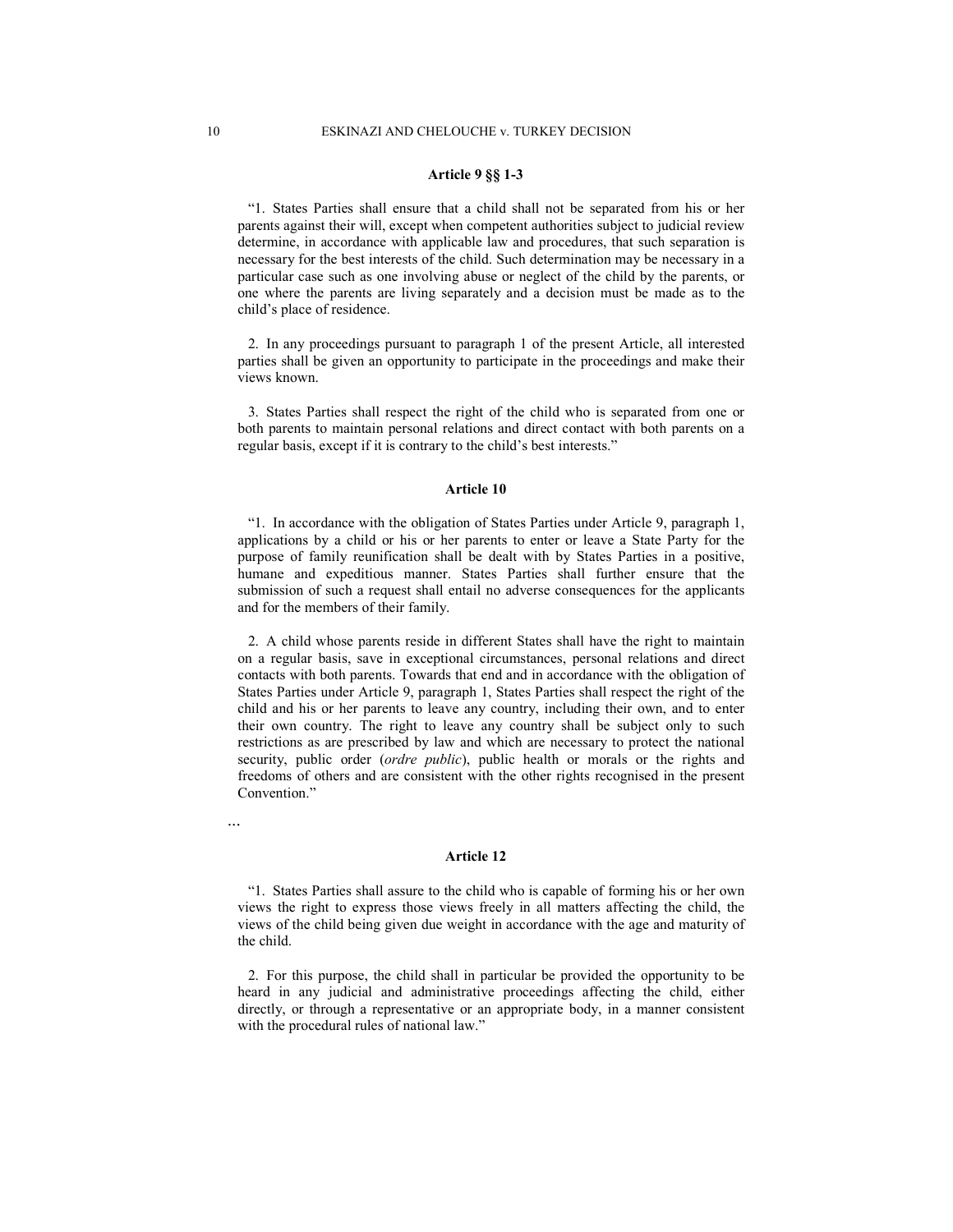#### (c) International Covenant on Civil and Political Rights

...

Article 23 of the International Covenant on Civil and Political Rights, signed by Turkey on 15 August 2000 and ratified by Israel on 3 October 1991, provides:

"1. The family is the natural and fundamental group unit of society and is entitled to protection by society and the State.

4. States Parties to the present Covenant shall take appropriate steps to ensure equality of rights and responsibilities of spouses as to marriage, during marriage and at its dissolution. In the case of dissolution, provision shall be made for the necessary protection of any children."

Israel's reservation regarding that provision reads as follows:

"With reference to Article 23 of the Covenant, and any other provision thereof to which the present reservation may be relevant, matters of personal status are governed in Israel by the religious law of the parties concerned.

To the extent that such law is inconsistent with its obligations under the Covenant, Israel reserves the right to apply that law."

Implementation of the Covenant by the States Parties is supervised by the Human Rights Committee, which is a body made up of independent experts. Under Article 41 of the Covenant, the Committee may examine communications of States Parties in respect of other States. All the States Parties undertake to submit reports, at regular intervals, on the measures they have adopted which give effect to the rights recognised in the Covenant. They must submit an initial report within one year of acceding to the Covenant and subsequently whenever the Committee requests one. The Committee studies the reports and informs the State Party concerned of its concerns and recommendations in the form of "final observations". The Committee meets in Geneva or New York and generally holds three sessions per year.

# (d) Parliamentary Assembly of the Council of Europe

Recommendation 874 (1979) of the Parliamentary Assembly of the Council of Europe on a European Charter on the Rights of the Child states among the first general principles:

"(a) Children must no longer be considered as parents' property, but must be recognised as individuals with their own rights and needs;"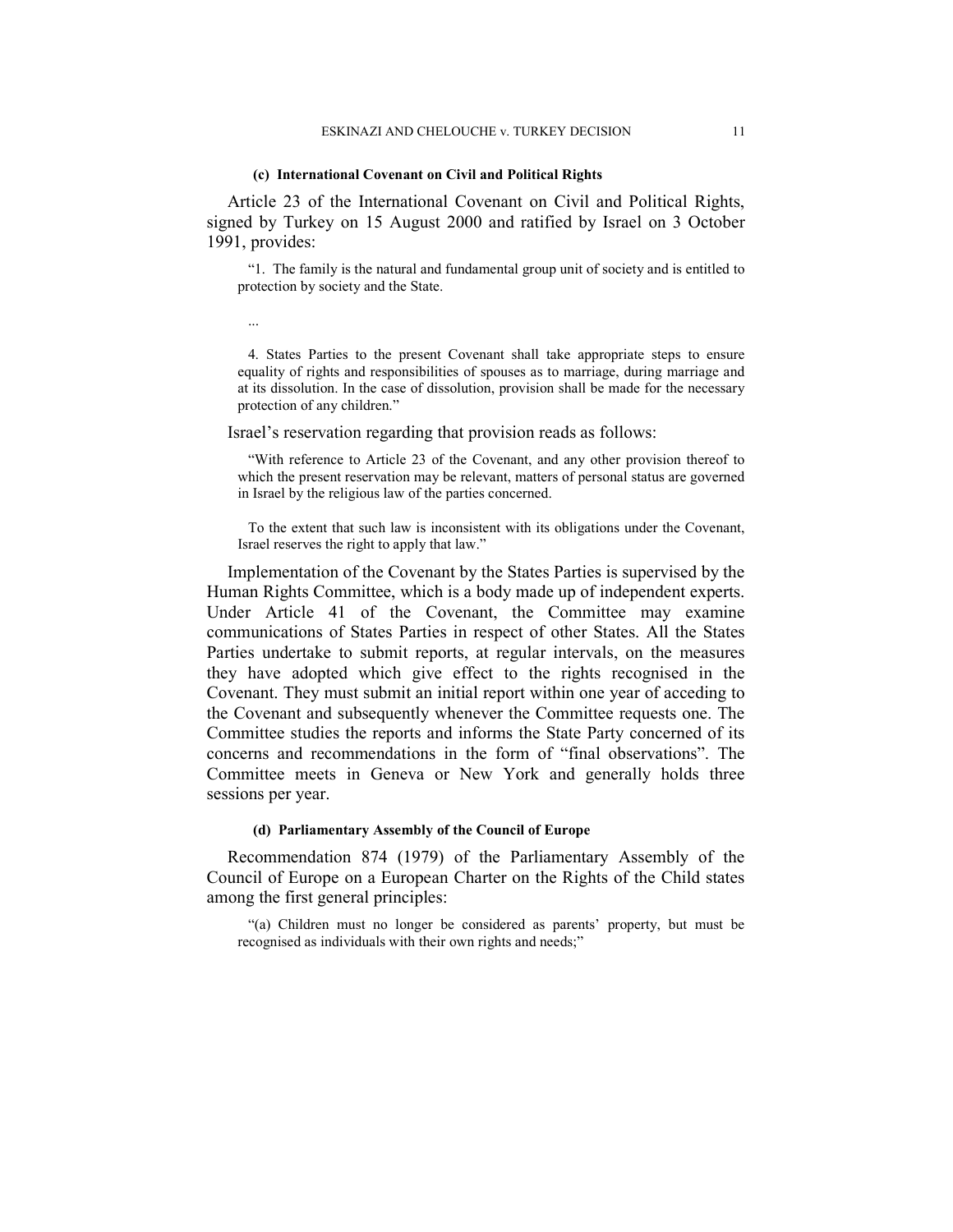# 2. Relevant national laws and practices

### (a) Turkish law

The Hague Convention has statutory force in Turkish law and forms part of the legislation. In theory, the execution in Turkey of a decision of a foreign court requires a registration procedure. However, by virtue of Article 14 of the Hague Convention, decisions delivered by the courts of the place of "habitual residence" of the child concerned are applicable without any need for a registration procedure. When dealing with an application under Article 8 of the Hague Convention, the Turkish family affairs courts are therefore empowered to rely directly on the court decision on which the application is based as conclusive evidence (Article 30 of the Hague Convention), without having to endorse it in the legal sense of the term.

Execution of a decision to return a child to the country deemed to be its "habitual residence" is carried out by public prosecutors, on behalf of the General Directorate of International Law and Foreign Relations at the Ministry of Justice, that is, "the Central Authority" designated to implement the procedures laid down in the Hague Convention.

In practice, in that context, the public prosecutor in charge of execution asks the requesting Central Authority to inform him of the date of arrival of the parent whose child has been abducted and makes the necessary arrangements for the child to be returned in the best conditions.

In accordance with Article 25 (b) of the Judgment Enforcement Code, procedures for the return of a child and meetings in person with a child are conducted in the presence of an expert (social worker, teacher, psychologist, etc.) who is appointed jointly by the head of the Judgment Enforcement Agency and the Institute of Social Services and the Protection of Children.

### (b) Israeli law

 $\overline{a}$ 

#### (i) General information

The Law of 1984, which establishes the structure of the Israeli legal system, provides – apart from the special courts – for three major types of court: civil, religious and military. The religious courts are governed by the Rabbinical Courts (Marriage and Divorce) Act (Law no. 5713/1953). The laws applicable to Israeli Jews in the sphere of personal status are generally based on the  $Torah<sup>1</sup>$  and the Halacha<sup>1</sup>.

<sup>1.</sup> Comprising the first five books of the Bible: Genesis, Exodus, Leviticus, Numbers and Deuteronomy. Often referred to as "The Law of Moses", they constitute the basis of Jewish religious traditional knowledge. The principal collection of commentaries on the "Law of Moses", i.e. of the *Torah*, is the *Talmud*, which means "teaching".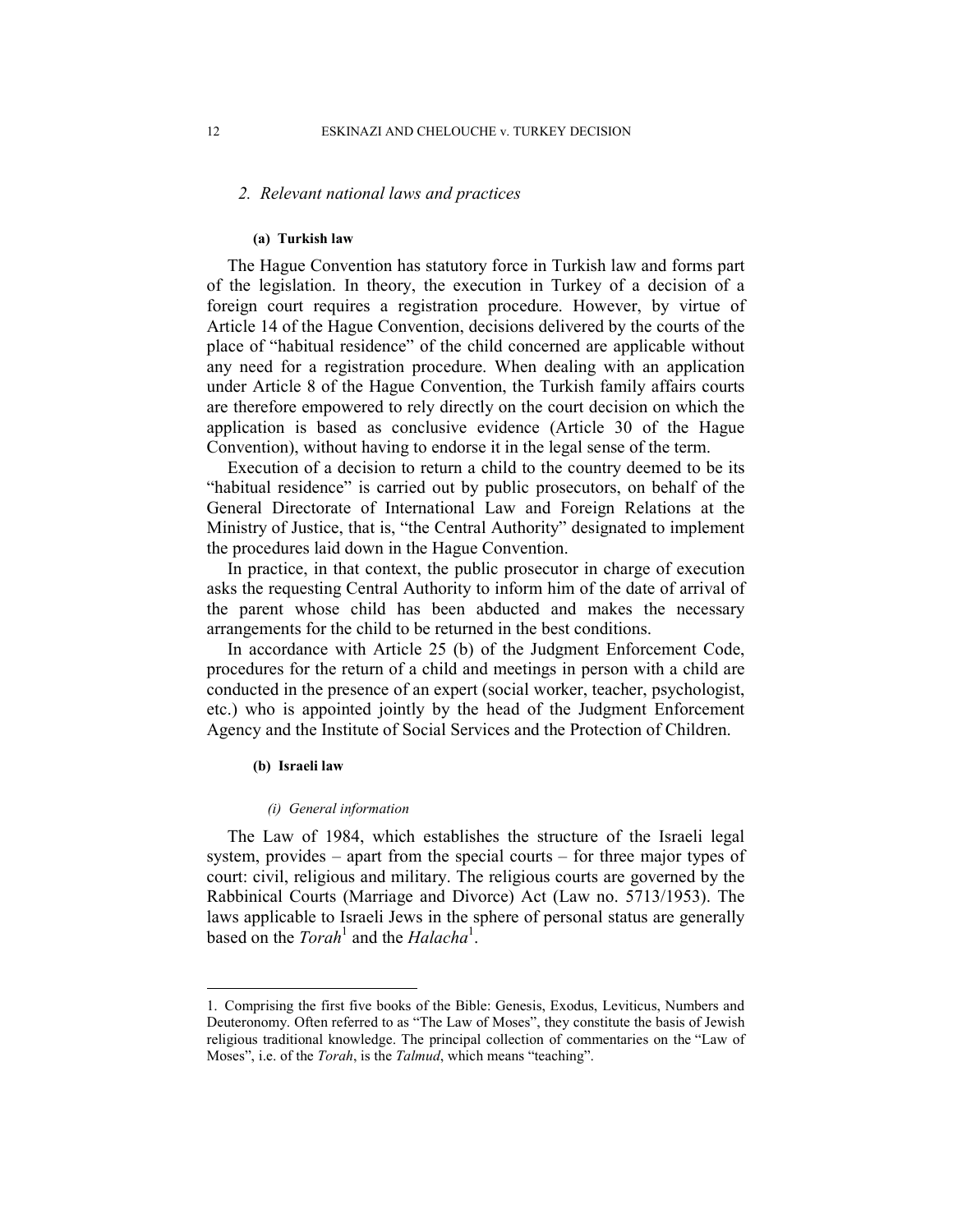For parties of the Jewish faith, the regional rabbinical courts (Batei Hadîn Harabaniim) have exclusive jurisdiction in the areas of, among other things, divorce, marriage and diet of the members of their community. They also have jurisdiction in any other sphere relating to the personal status of Jews (such as custody and contact rights in respect of children, maintenance payments, filiation, etc.). Moreover, in respect of those matters, the regional rabbinical courts and the civil family courts (Batei Mishpath Lelnyanei Hamishpa'ha) – which are governed by the Family Courts Act (Law no. 5755/1995) – are vested with concurrent jurisdiction, which, in practice, becomes exclusive for the court before which the case is first brought.

Decisions of the rabbinical courts delivered at first instance are subject to review by the Grand Rabbinical Court (Beith Hadîn Harabani Hagadol), which is the appeal court.

Whether a case is tried by the rabbinical or the civil courts, the final court of appeal is the Supreme Court. According to the information in the Court's possession, however, in respect of the rabbinical courts the Supreme Court acts as High Court of Justice, under section 15(c) of the above-mentioned Law of 1984, and, accordingly, the object and scope of its power of review are more limited. In practice, it would appear that this power of review is often exercised in respect of disputes relating to the jurisdiction of the rabbinical courts and, more rarely, in cases of denial of natural rights and non-application of the mandatory provisions of civil law. It is accepted that, in cases of conflict of jurisdiction, the Supreme Court can set aside the decision of the rabbinical court and refer the case to a civil court, but that, where errors of law with regard to the *Halacha* are concerned, it will merely remit the case to the original rabbinical court for it alone to amend its decision.

...

### (iv) Specific issues concerning the get institution and ne exeat measures

(α) The get

Many Israeli writers point to the inequality between the sexes in the rabbinical courts, particularly in connection with the *get* institution, which is often criticised by Israeli society. In accordance with the Halacha, only the husband may petition for divorce from his wife, by handing her the *get*. There is a consensual aspect to the measure, however, since the wife is free to accept or refuse the get.

...

 $\overline{a}$ 

<sup>1.</sup> Sometimes called "the Jewish religious law", the Halacha, derived from the 613 laws of the *Talmud*, is the corpus not only of rabbinical law but also of Jewish traditions and customs.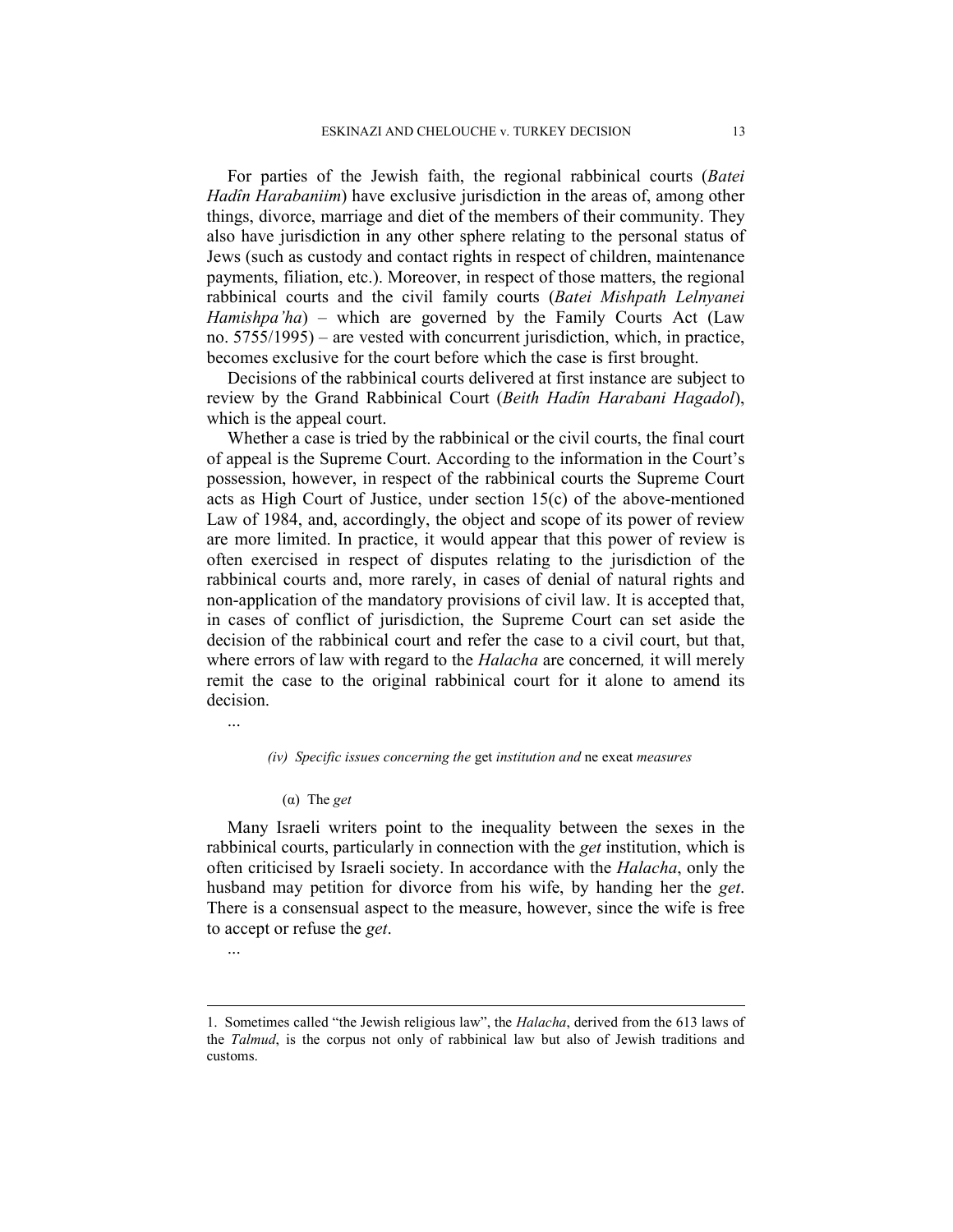#### (β) *ne exeat* measures

Under Israeli law, the family courts and the rabbinical courts can, in the interests of the proper conduct of the proceedings, prohibit a party to divorce proceedings from leaving Israeli territory. According to the information available, such ne exeat measures are ordered by the rabbinical courts at the request of the party petitioning for divorce, normally for a renewable one-year period. Where the respondent is not an Israeli national, the measure is applied with particular rigour. Where the opposing party objects, the rabbinical court determines the matter following a hearing of the issue.

# COMPLAINTS

The first applicant, Mrs Eskinazi, acting on her own behalf and as legal representative of her daughter, asserted firstly that demanding her daughter's return to Israel amounted to a potential violation of Article 8 of the Convention in so far as the circumstances capable of bringing the Hague Convention into play had not been made out. In that connection she complained, in particular, that the Turkish courts had based their decision solely on the issue of the place of her daughter's "habitual residence", without ever considering the child's "best interests", and had confined their examination to calculating the number of days she had spent in Israel since her birth.

Relying on Article 6 of the Convention, taken in conjunction with Article 8, Mrs Eskinazi also complained that returning her daughter to Israel would have the direct consequence of depriving her of an effective remedy before the Turkish courts by which to seek custody of her daughter. That question would be examined by the rabbinical court to which her husband had applied, that is, a religious court which did not provide the same fundamental guarantees relating to public policy as a secular court and which she did not in any way recognise as having jurisdiction in the case.

## THE LAW

The relevant parts of Article 6 and Article 8 of the Convention provide:

### Article 6

"1. In the determination of his civil rights and obligations ..., everyone is entitled to a fair ... hearing ... by an independent and impartial tribunal established by law. ..."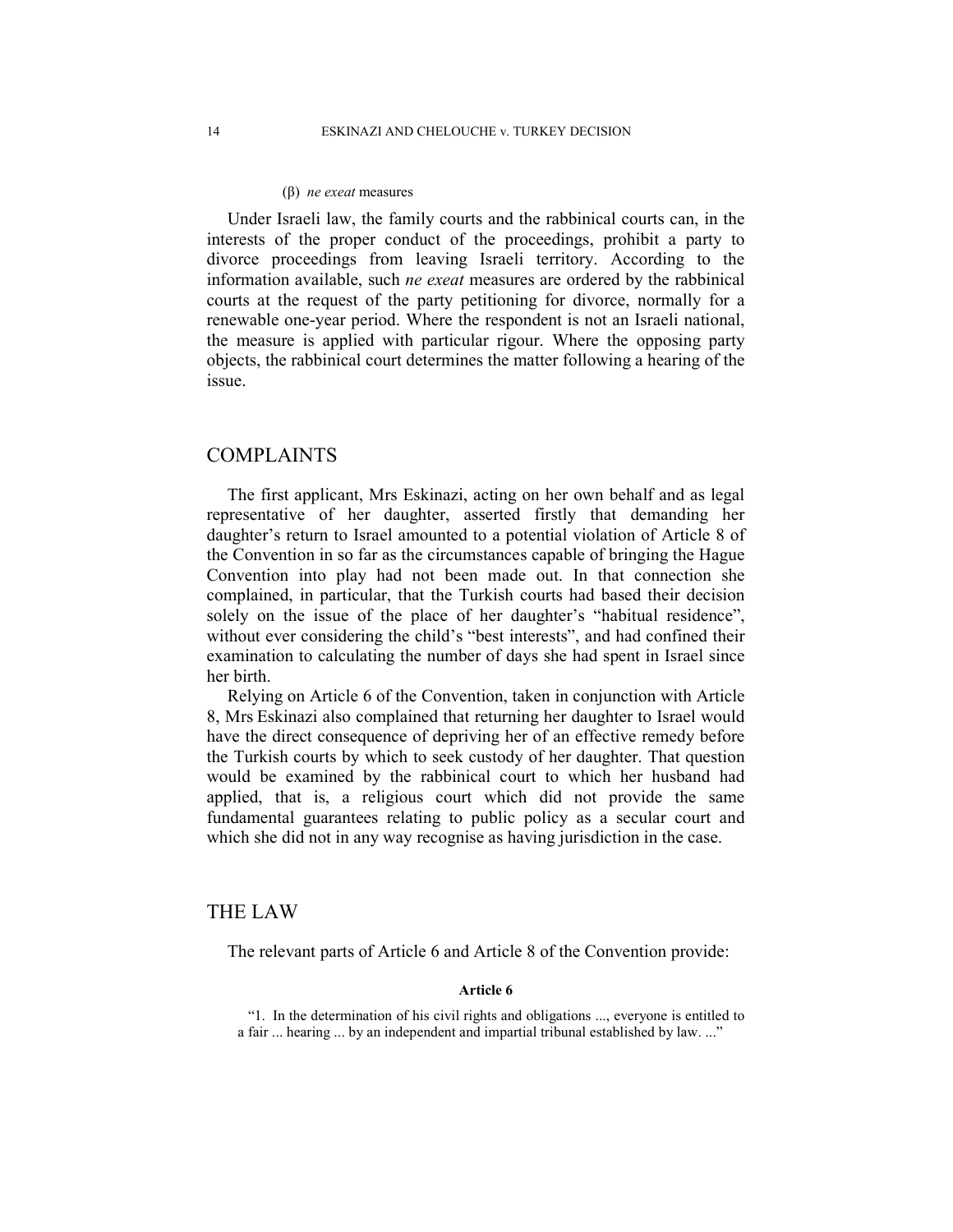#### Article 8

"1. Everyone has the right to respect for his private and family life, his home and his correspondence.

2. There shall be no interference by a public authority with the exercise of this right except such as is in accordance with the law and is necessary in a democratic society in the interests of national security, public safety or the economic well-being of the country, for the prevention of disorder or crime, for the protection of health or morals, or for the protection of the rights and freedoms of others."

...

# B. The complaint under Article 8 of the Convention

# 1. Arguments of those appearing before the Court

### (a) The applicants

In her written and oral observations, the first applicant stressed that her daughter's return to Israel would be contrary to the child's interests because it would sever both her strong emotional bond with her mother and her family and social ties in Turkey, where she had spent most of the previous two years.

In that connection the first applicant explained that her daughter, who had a perfect command of Turkish, was currently enrolled at a school in Turkey, was doing exceptionally well in dancing and riding classes, and had thus developed a social life in the country, where she had made friends, established a routine and forged memories.

The Turkish courts had nevertheless decided that she should return to a country where she had no frame of reference and did not even speak the language. She had never been to school there, although she had apparently been enrolled in a number of nurseries or schools for purely administrative purposes. The child did not have a single friend in Israel and her only close relatives there were her paternal grandparents; more importantly still, she had never lived alone with her father, and it was questionable, in the first applicant's submission, whether he was psychologically capable of taking on such a responsibility.

Mrs Eskinazi also criticised the decision not to let her daughter testify before the court, contrary to Article 13 (b), second paragraph, of the Hague Convention. She considered that the child's alleged inability to form her own views should have been backed up by an expert report and not left to the judge's discretion alone.

The national authorities had refused to accept that her daughter had never had a fixed residence in Israel that could be regarded as her habitual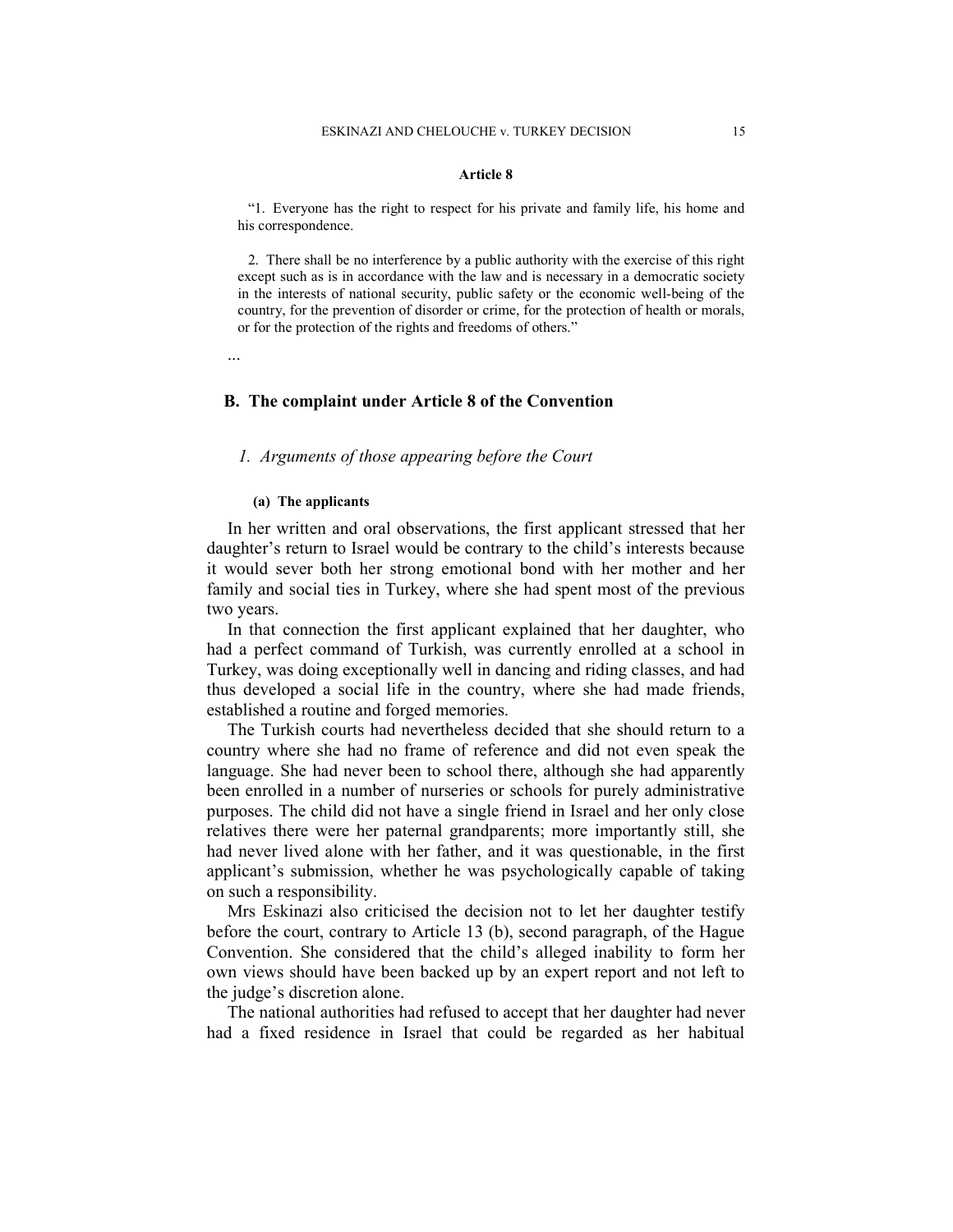residence and, moreover, that returning a child to its alleged place of habitual residence did not always coincide with the child's best interests.

Even assuming that the Turkish courts' strict interpretation was wellfounded, they should nonetheless have ensured, as required by Articles 13 and 20 of the Hague Convention, that the request for the child's return was justified and did not infringe Article 8 of the European Convention on Human Rights. The circumstances of the present case did not involve any conflict between the two instruments and, even if there had been one, it was the European Convention on Human Rights that should prevail since this Court was the ultimate guarantor of fundamental human rights.

The Turkish courts had not done so, however. The Sarıyer Family Affairs Court had practically adopted the decision of the Rabbinical Court. Under Turkish private international law, it was impossible to validate such a decision, however, because not only did it emanate from a religious court renowned for giving preference to husbands, but it had also been delivered at the end of summary and not adversarial proceedings.

According to Mrs Eskinazi, the outcome of the proceedings in question could be explained by the participation of the prosecutor, who should have confined himself to presenting the application for the child's return and not attended hearings or given an opinion, which he had done despite the defendant's objections, thus influencing the outcome of the case.

### (b) The Government

As a subsidiary argument, the Government submitted that there had not been any interference within the meaning of Article 8, as the Turkish courts had strictly confined themselves to implementing the proper procedure under the Hague Convention.

In that connection they first pointed out that, for the purposes of protecting the parties' interests, the Sarıyer Family Affairs Court had granted Mrs Eskinazi's request for an injunction preventing Mr Chelouche from leaving Turkish territory with his daughter until the end of the domestic proceedings. The court had also taken the necessary measures to regulate the father's visits to the child, a right which he had only been able to exercise for the first five months on account of the conduct of the first applicant.

Before giving its decision, the Sarıyer Court had rigorously analysed the evidence submitted by the Central Authorities and examined all the allegations of the requesting party in the light of the relevant criteria, including the "habitual residence", which was bound up with the criterion of the "child's best interests". The facts established in the present case concerning the determination of the child's habitual residence were based on unequivocal official Turkish and Israeli documents contradicting the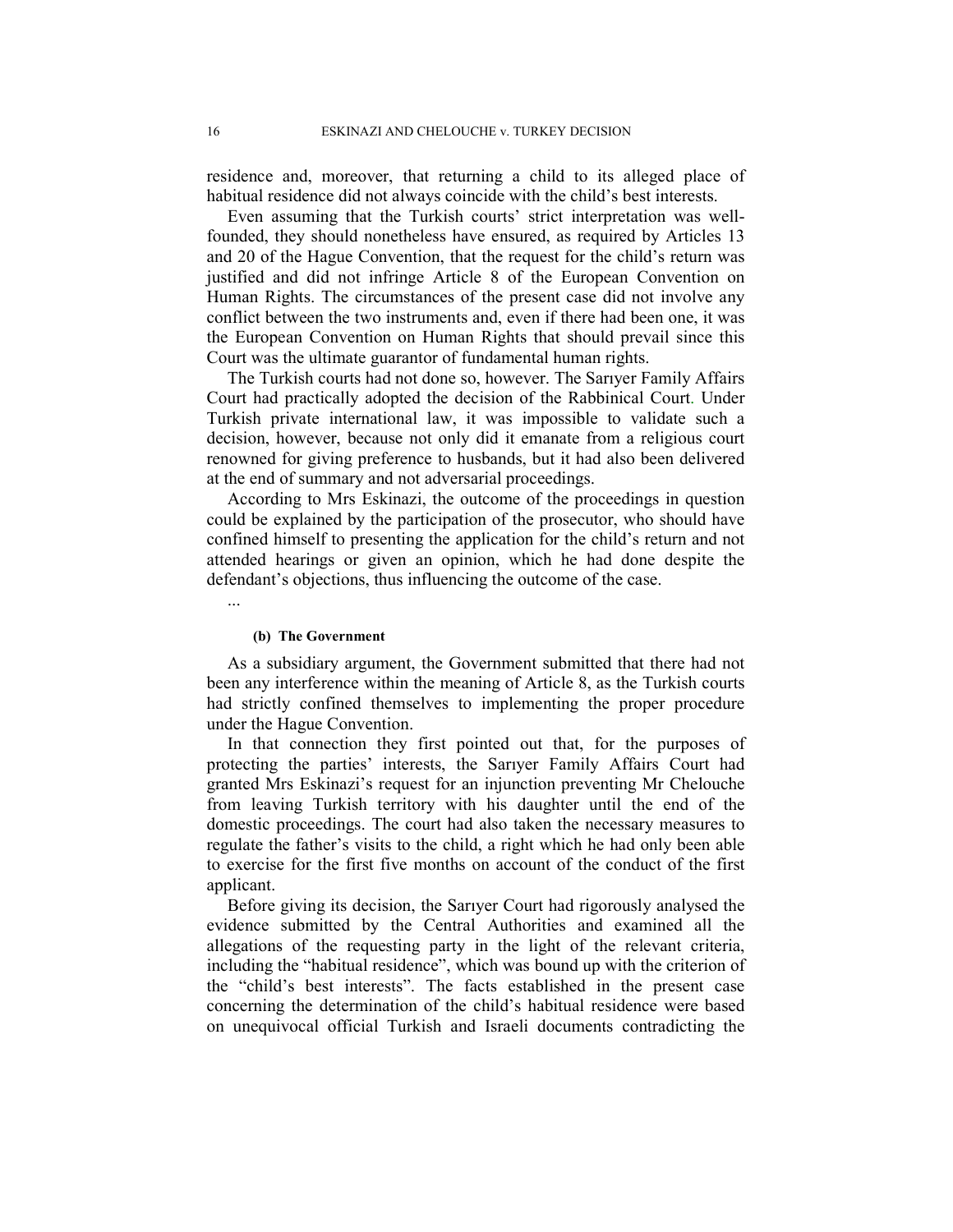allegations of Mrs Eskinazi, who had placed particular reliance on statements by her family and friends.

It had thus been established that the girl had been removed from her father in breach of the parental authority and custody rights previously exercised jointly by the couple under Israeli law, without a divorce decree or final decision regarding custody of their daughter having been pronounced.

It was also established that the conditions stipulated in Articles 13 and 20 of the Hague Convention, which alone could impede the child's return, had not been met: at no time had it been proved that she would be exposed – to the detriment of her fundamental rights and freedoms – to any harm if she were taken back to Israel, the country where Mrs Eskinazi had married and had lived for several years and where her daughter had been born.

With regard to the child not being heard by the Sarıyer Court, the Government referred to a practical guide published by the committee responsible for the implementation of the Hague Convention and explained that in such cases it was recommended that minors be heard from the age of ten upwards.

Regarding the prosecutor's participation in the proceedings, the Government pointed out that, under the Hague Convention, the prosecution authorities were not in any way involved as a judicial body applying the criminal law, but exclusively as local agents to whom power is delegated by Turkey's Central Authority in accordance with a ministerial circular of  $24$  November  $2000<sup>1</sup>$ .

### (c) The intervening party

 $\overline{a}$ 

In his written and oral observations, the third-party intervener pointed out that the case brought before the Court was an ordinary one of child abduction and not a dispute about custody rights.

In that connection, he argued that the Hague Convention, the purpose of which was precisely to recreate – in the child's interests – the situation that had existed prior to the abduction, had to be applied strictly and without delay, which was common sense and should also prevent the parent who had abducted the child from taking advantage of the situation.

Mr Chelouche further submitted that the two international conventions in issue in the present case should be superimposed and that the European Convention on Human Rights did not take precedence over the Hague **Convention** 

With regard to Mrs Eskinazi's version of the facts, the third-party intervener stated that his daughter had spent 76% of her life in Israel and the

<sup>1.</sup> The contents of the documents produced by the Government are incorporated into the text of the decision.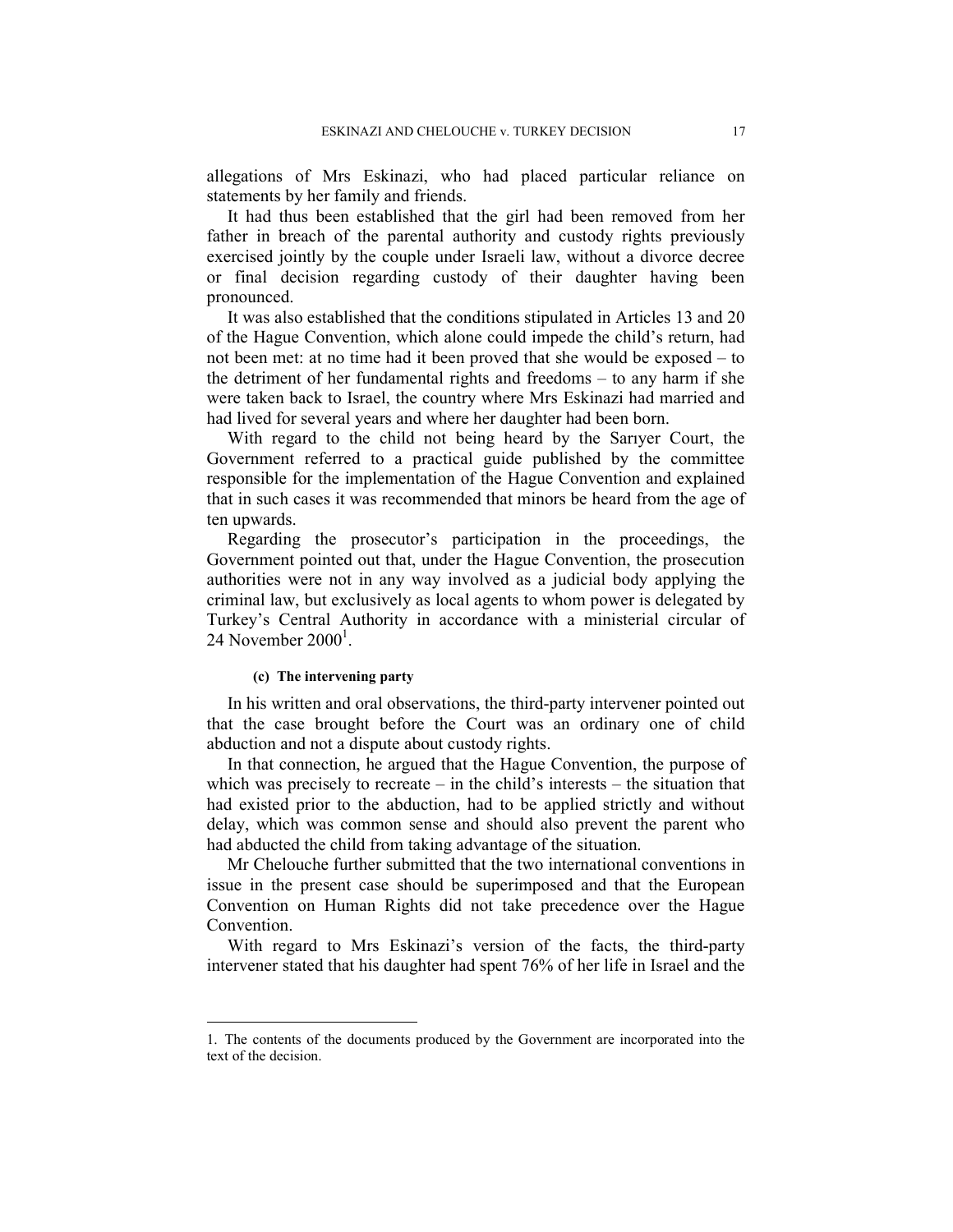remainder in Switzerland, England, Turkey and France, and strongly disputed the truth of the contention that he himself lived in France.

The third-party intervener deplored the conduct of the first applicant, alleging that she had used delaying tactics and lodged premeditated complaints in order to delay the child's return. He complained of the extreme tension that had been created unnecessarily and that had resulted in his daughter needing psychiatric care.

Moreover, Mr Chelouche agreed with the Government that there had been no obstacle, for the purposes of Article 20 of the Hague Convention, to his daughter's return to her country of origin, adding that that provision had to be interpreted restrictively and should be applied only in the event of very serious problems, and not those raised casually and out of ignorance of the "legal system" in Israel, which was a country governed by the rule of law in which there was nothing to suggest that a child, once he or she had gone back there, would not be able to leave the country.

With regard, lastly, to his daughter's participation in the proceedings for her return, Mr Chelouche alleged that it would not have been appropriate to hear her, having regard to the risk of a child being manipulated beforehand by the parent who had abducted him or her.

2. The Court's assessment

The Court notes at the outset that it is not disputed in the present case that, for Mrs Eskinazi and her daughter Caroline, the continued mutual enjoyment of each other's company constitutes a fundamental element of family life within the meaning of the first paragraph of Article 8 of the Convention, which is therefore applicable here (see *Maire v. Portugal*, no. 48206/99, § 68, ECHR 2003-VII).

It would also appear undisputed that in relation to both applicants the proceedings complained of involved an "interference" within the meaning of paragraph 2 (see McMichael v. the United Kingdom, judgment of 24 February 1995, Series A no. 307-B, p. 55, §§ 86 and 87), it being understood that the boundaries between the State's positive and negative obligations under this provision do not lend themselves to precise definition (see, for example, *Iglesias Gil and A.U.I.*, cited above ,  $\S$  48, and *Sylvester* v. Austria, nos. 36812/97 and 40104/98, § 55, 24 April 2003).

The applicable principles are comparable and must be applied in accordance with the principles of international law, in particular those concerning the international protection of human rights (see Streletz, Kessler and Krenz v. Germany [GC], nos. 34044/96, 35532/97 and 44801/98, § 90, ECHR 2001-II, and Al-Adsani v. the United Kingdom [GC], no. 35763/97, § 55, ECHR 2001-XI). No issue of hierarchy needs to be addressed.

...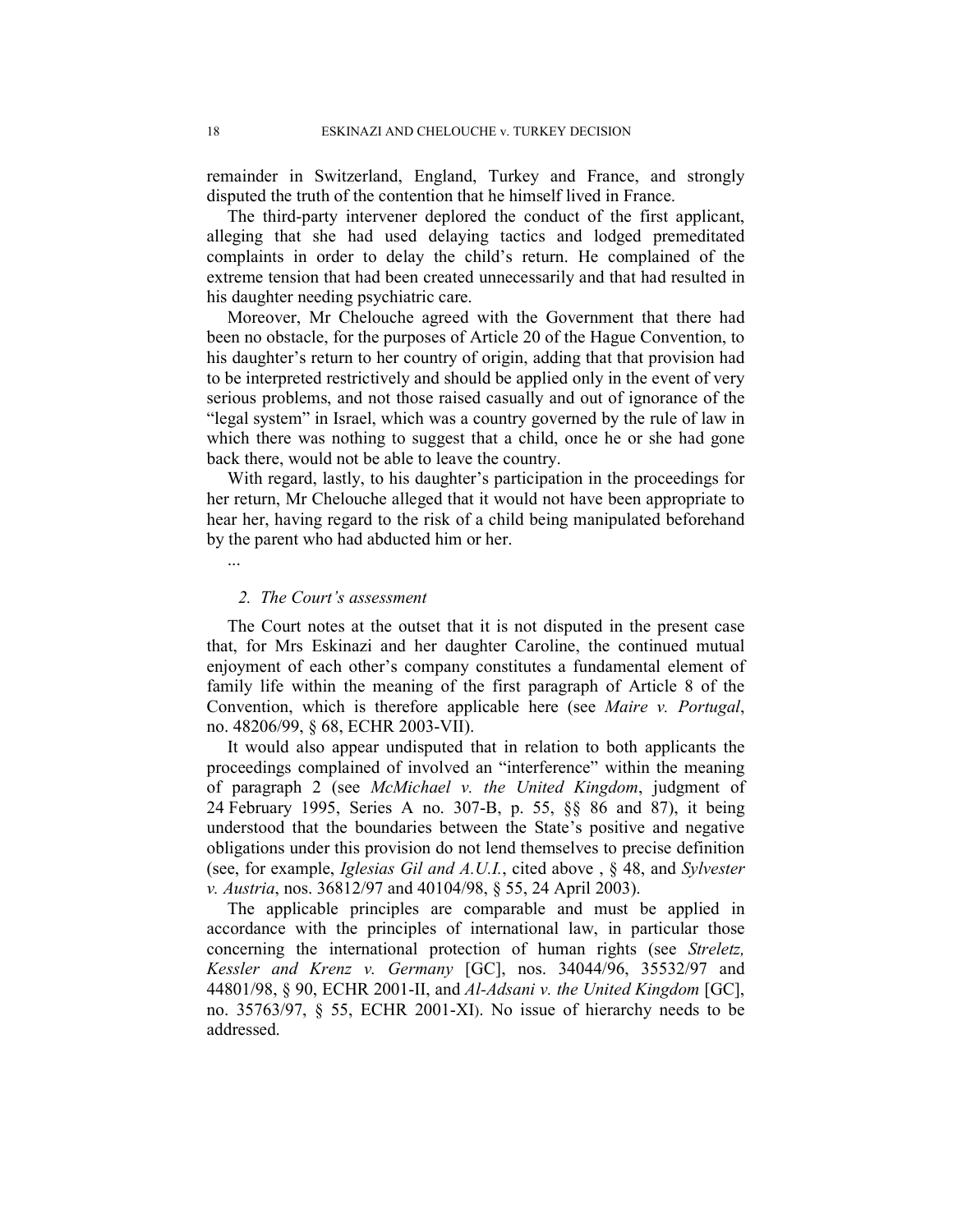The obligations imposed under Article 8 must be interpreted in the light of the requirements of the Hague Convention of 25 October 1980 on the Civil Aspects of International Child Abduction (see Iglesias Gil and A.U.I., cited above, § 51, and Ignaccolo-Zenide v. Romania, no. 31679/96, § 95, ECHR 2000-I) and the Convention on the Rights of the Child of 20 November 1989 (see Maire, cited above, § 72).

In the instant case the Court notes, moreover, that the decision of the Sarıyer Family Affairs Court was based on the provisions of the Hague Convention, incorporated into Turkish law and applied with the aim of protecting the second applicant, the lawfulness of which aim has moreover not been challenged (see Tiemann v. France and Germany (dec.), nos. 47457/99 and 47458/99, ECHR 2000-IV).

It remains to be determined whether the above-mentioned interference was "necessary in a democratic society" within the meaning of paragraph 2 of Article 8.

What is decisive is whether the necessary fair balance was struck between the competing interests of the child, her two parents and public policy, within the limits of the margin of appreciation enjoyed by the States in the area (see Sylvester and Maire, cited above, ibid.). In that connection it should be pointed out that, whilst Article 8 contains no explicit procedural requirements, the decision-making process involved in measures of interference must be fair and such as to ensure due respect for the interests safeguarded by Article 8 (see *McMichael*, cited above, ibid.).

In the present case Mrs Eskinazi left Israel, together with her daughter, on 8 April 2004 on a visit to Turkey. She put off her return a number of times before deciding not to go back to Israel.

The Court observes that, under Article 3 of the Hague Convention, the removal or retention of a child is to be considered "wrongful" where it is in breach of rights of custody attributed to a person under the law of the State in which the child was "habitually resident" immediately before the removal or retention.

With regard to the rights of custody of Caroline Chelouche, which certainly included the right to determine her place of residence, it should be pointed out that under the Hague Convention these rights may arise, inter alia, by operation of law. This was indeed the case here, since on the date when the child was removed it is not disputed that Mrs Eskinazi and Mr Chelouche exercised jointly, under Israeli law, parental responsibility and rights of custody (compare Guichard v. France (dec.), no. 56838/00, ECHR 2003-X).

The refusal by Mrs Eskinazi, who had joint custody rights, to return the child to Israel, in breach of the rights of Mr Chelouche, the other person with joint custody rights, undoubtedly brought the case within the scope of the Hague Convention, notwithstanding the father's initial consent to the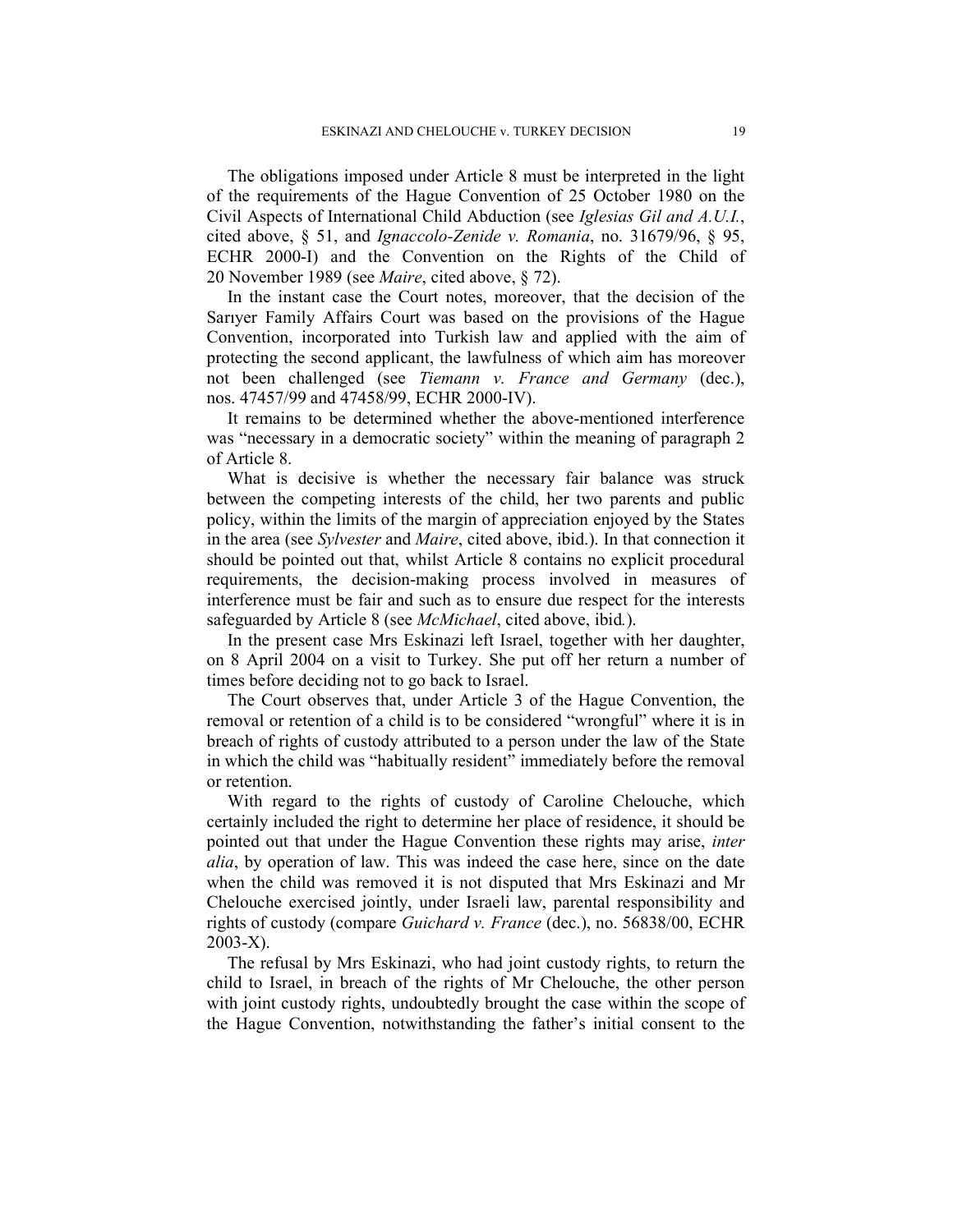visit to Turkey (consent explained by the fact that the visit was meant to last ten days, though it in fact went on for longer).

Accordingly, under Articles 6 and 7 of the Hague Convention, the Central Authorities had to cooperate with each other and promote cooperation amongst the competent authorities in their respective States, it being understood that the obligations on the Turkish authorities in the present case were not extinguished following the decision of 30 April 2004 awarding Mrs Eskinazi custody of her daughter in case no. 2004-375. That interim decision was, moreover, subsequently set aside.

Thus, on 10 June 2004 Israel's Central Authority applied to its Turkish counterpart for the return of the child, basing its request, inter alia, on a decision of the Tel Aviv Rabbinical Court that the child had been "unlawfully" removed from her place of "habitual residence".

In the proceedings instituted in that regard the Sarıyer Family Affairs Court assessed the credibility of the evidence submitted by the parties, including witness evidence, to ensure that there was a fair trial. Basing its decision on, among other things, the official records produced by Israel's and Turkey's Central Authorities – unrefuted by the first applicant, moreover – the Turkish court was satisfied that, prior to her removal, Caroline Chelouche had spent most of her life in Israel, which should therefore be regarded as her "habitual residence" for the purposes of the Hague Convention.

Admittedly, before reaching that conclusion the court had also taken account of the decision of the Rabbinical Court, which was strongly contested by Mrs Eskinazi. It was empowered to do so, however, under the Hague Convention, which allows courts to rely on foreign court judgments directly without any need for a registration procedure. Moreover, it is apparent from the judgment of 25 October 2004 that the conclusions of the Rabbinical Court – which, moreover, did not concern the merits of custody rights in respect of Caroline Chelouche – were used merely as factual elements, for the purposes of Article 13 in fine and Article 14 of the Hague Convention. It follows that the first applicant's complaint that the decision of the Rabbinical Court was delivered in her absence has no decisive weight.

Having regard to all the evidence, the Court is not aware of any circumstance that might call into question the findings of fact of the national authorities (see Klaas v. Germany, judgment of 22 September 1993, Series A no. 269, pp. 17-18, §§ 29-30) and considers that, on 10 June 2004, the date of the application for the child's return lodged by Israel's Central Authority, Caroline Chelouche had been wrongfully removed within the meaning of the Hague Convention.

Having reached that conclusion, the Court points out that its examination must now be strictly limited to assessing the circumstances prior to 10 June 2004, including in particular those referred to in relation to the alleged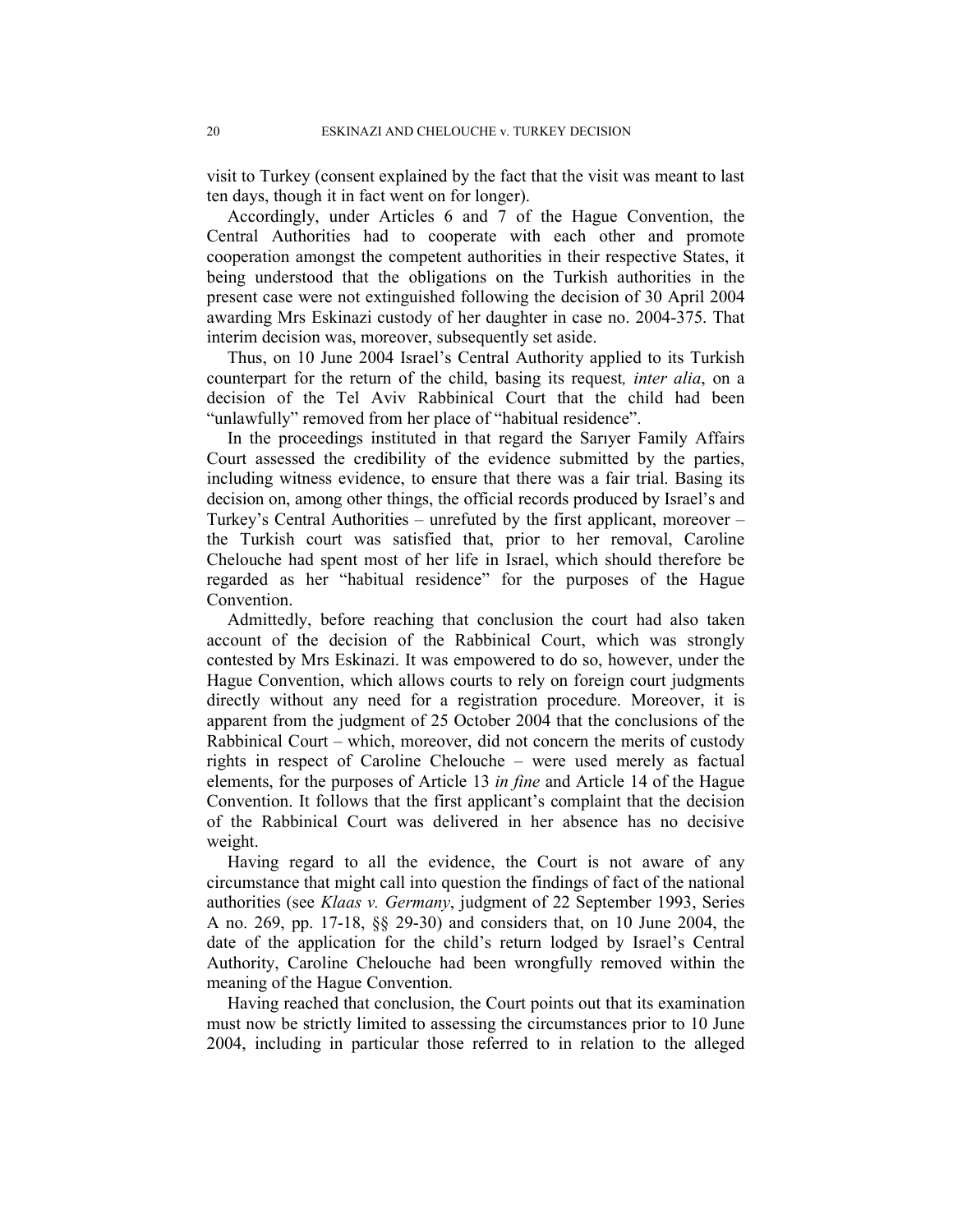unsuitability of one or other of the parents. The order for the child's return under examination here is a purely interim measure and does not prejudge the merits of the issue of custody, which the Hague Convention does not seek to establish, still less the Court.

Relying on Articles 13 (b) and 20 of the Hague Convention, the first applicant complained that insufficient consideration had been given to her daughter's best interests.

The Court agrees with the first applicant that the concept of the child's best interests should be paramount in the procedures put in place by the Hague Convention. However, it should not be overlooked that among the constitutive elements of that concept is also the fact of the child not being removed from one of its parents and retained by the other, who rightly or wrongly considers that their right over the person of the child is as important or more important. In that connection, the Court points out that Recommendation 874 (1979) of the Parliamentary Assembly of the Council of Europe states that "[c]hildren must no longer be considered as parents' property, but must be recognised as individuals with their own rights and needs".

Coming back to the facts of the case, the Court notes that the Turkish courts finally concluded that the child's return to Israel would not expose her to physical or psychological harm or place her in an intolerable situation and/or a situation incompatible with her fundamental rights and freedoms.

The Court does not see any reason, in the light of Article 13 (b) of the Hague Convention, to believe that the Sarıyer Court and the Court of Cassation drew arbitrary conclusions from the arguments freely submitted to them in the adversarial proceedings and at the hearings before the two levels of jurisdiction. The judgments of the national courts are sufficiently reasoned on this point.

In the instant case it is sufficient for the Court to point out that a situation that might appear unstable in certain parts of Israel does not suffice, on its own, to claim, under the Convention, that once the second applicant returned to the country, accompanied by her relatives, her personal situation would give greater cause for alarm than that of other children living in Israel, especially as the Eskinazi-Chelouche family had lived in the country for years without trouble and the child herself was born there.

There is therefore nothing to suggest that the decision-making process leading to the adoption of the impugned measures by the domestic court was unfair or failed to involve the first applicant to a degree sufficient to protect her interests (see  $W$ . v. the United Kingdom, judgment of 8 July 1987, Series A no. 121, pp. 28-29, §§ 64-65; McMichael, cited above, pp. 55 and 57, §§ 87 and 92; and Tiemann, cited above).

In that connection, the Court does not accept the argument based on the Sarıyer prosecutor's participation in the proceedings, particularly as the first applicant, who was represented by several lawyers, never suggested that she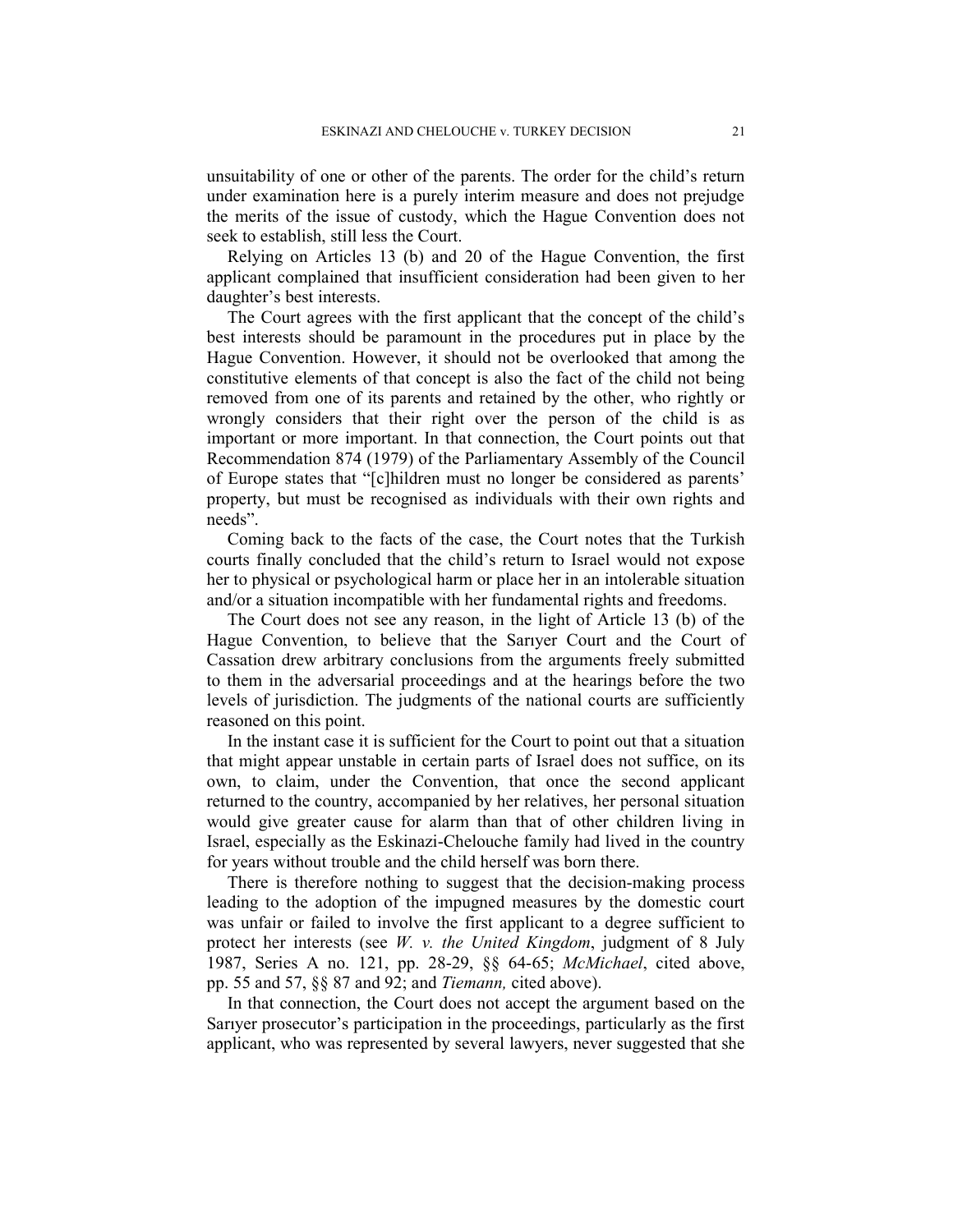had been denied knowledge of the grounds submitted by the prosecutor or the possibility of disputing them. As regards the complaint that Caroline Chelouche was not heard, the Court stresses that it is not its task to substitute its own assessment of the facts and the evidence for that of the Turkish courts regarding the adequacy of such a delicate process or to review the interpretation and application of the provisions of international conventions (in the present case Article 13 of the Hague Convention and Article 12 § 1 of the Convention on the Rights of the Child), other than in cases of an arbitrary decision. The applicant has not substantiated any such allegation; neither has one been made out on the basis of the material before the Court. Having regard to the child's age, the Court finds it plausible that hearing her would not have served any purpose.

There remains, however, the issue of respect for fundamental rights and freedoms within the meaning of Article 20 of the Hague Convention, which presents a number of particularities.

In that connection, the first applicant drew attention to the features of the rabbinical courts in Israel, to which she and her daughter would have to submit if the disputed measure were executed. She complained of the get requirement and the *ne exeat* measures provided for under Israeli law and also of the discriminatory procedures and religious considerations which would work to her disadvantage regarding the determination of the rights relating to her daughter's personal status.

Despite their undeniable relevance in the light of the procedural requirement inherent in Article 8 of the Convention, the Court nonetheless considers that it should examine these arguments in the framework of the complaint based on Article 6 § 1 (see, mutatis mutandis, Sylvester, cited above,  $\S$  76, and *McMichael*, cited above, p. 57,  $\S$  91), a provision which – in the special circumstances of the instant case – requires it to review whether Mrs Eskinazi or her daughter risk being subjected to "a flagrant denial of justice" in Israel, a State not party to the Convention.

After that final examination, the Court will rule on the application as a whole.

# C. The complaint based on Article 6 of the Convention

# 1. Arguments of those appearing before the Court

## (a) The applicants

Mrs Eskinazi pointed out that if her daughter were returned to Israel it would be a rabbinical court ruling both on the divorce and the related issues of personal status. She submitted that she would thus be definitively denied the benefit of fair proceedings in the Turkish courts, to which she had duly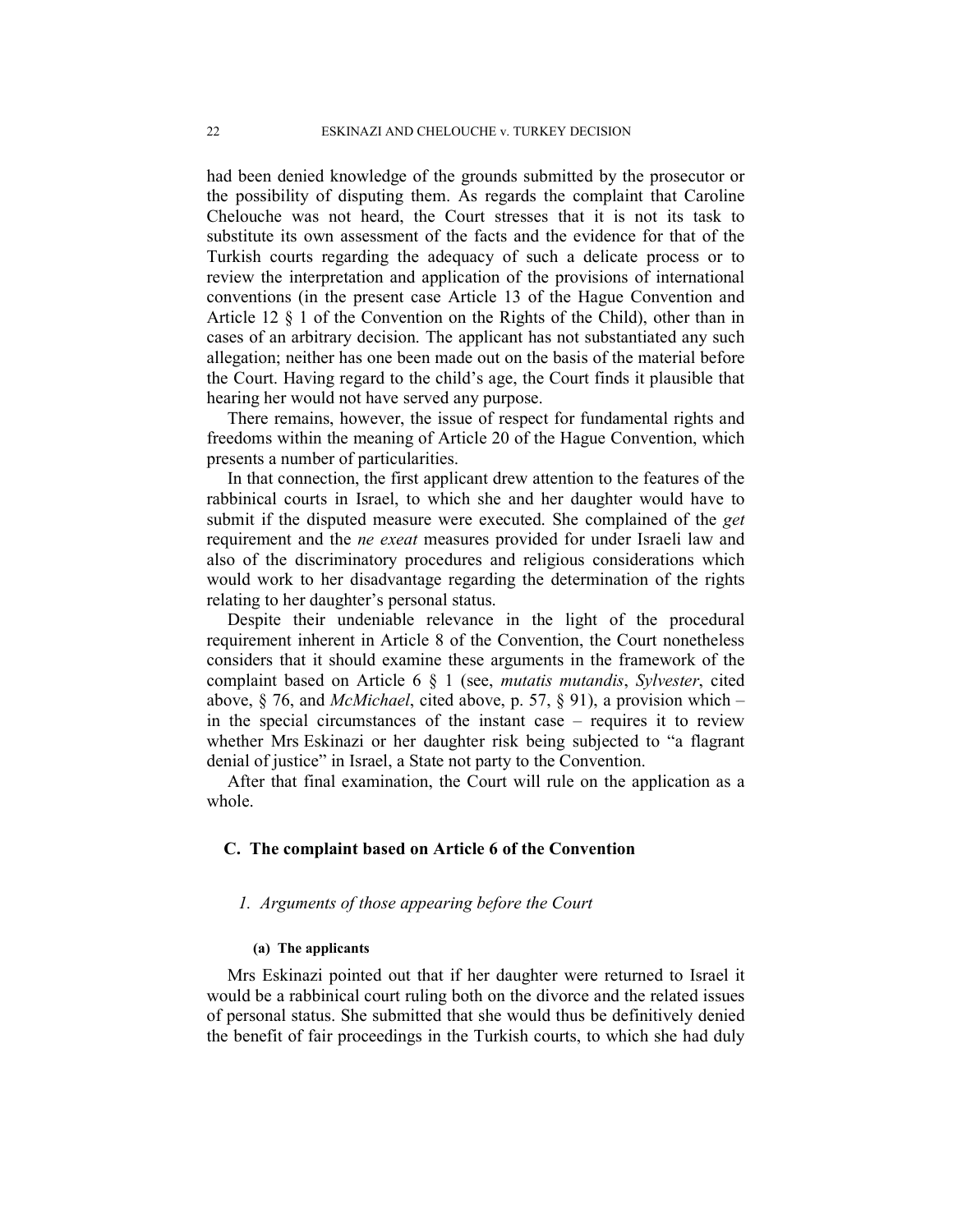applied prior to any proceedings instituted by her husband. Once the case had been finally decided by the Rabbinical Court, even if she were to obtain a favourable decision in Turkey one day, it would hardly be enforceable in Israel.

In that connection, Mrs Eskinazi maintained that she and her daughter were in a particularly difficult position on account of the prohibition on leaving Israeli territory that had been imposed on them, since there was nothing to rule out the possibility that the prohibition would remain in force once they had crossed the Israeli borders.

According to the first applicant, since the Rabbinical Court was a religious court, any future decision by that court would be contrary not only to Article 6 but also to Turkish public policy.

The first applicant pointed out that a possible review by the Israeli Supreme Court did not afford her any safeguards, since its authority over the rabbinical courts was, in theory, limited to questions of jurisdiction or denial of fundamental rights. Furthermore, the case-law of the Supreme Court did not contain any significant example of a decision of a rabbinical court being overturned because it had not duly taken account of the child's best interests.

The first applicant submitted that the criterion of the child's best interests was inherent in the Mental Capacity and Guardianship Act of 1964. In practice, however, the rabbinical courts' interpretation of that criterion differed considerably from that of the civil courts: the rabbinical courts gave precedence to religious considerations when assessing the child's interests and systematically ignored the opinions of specialists in the field.

At the hearing the first applicant stated, in reply to a question regarding the possibility of continuing the divorce proceedings in Turkey and referring the question of custody of the child to a civil court in Israel, that this would be impossible under Article 182 of the Turkish Code of Civil Procedure, which provided that the jurisdiction of the court that had ruled on the divorce issue could not be excluded regarding the question of child custody. Even a mutual agreement between the parties to that end would be considered null and void.

The first applicant also explained at the hearing why she had withdrawn the proceedings she had initially instituted in the Israeli civil courts in order to have the issue of custody decided separately. In August 2004 the Supreme Court had delivered a judgment (Sharabi case) holding that, where child custody proceedings were bound up with divorce proceedings, the two issues had to be determined by the same court. The proceedings would therefore have been bound to fail, given the divorce proceedings introduced much earlier by her husband before a rabbinical court.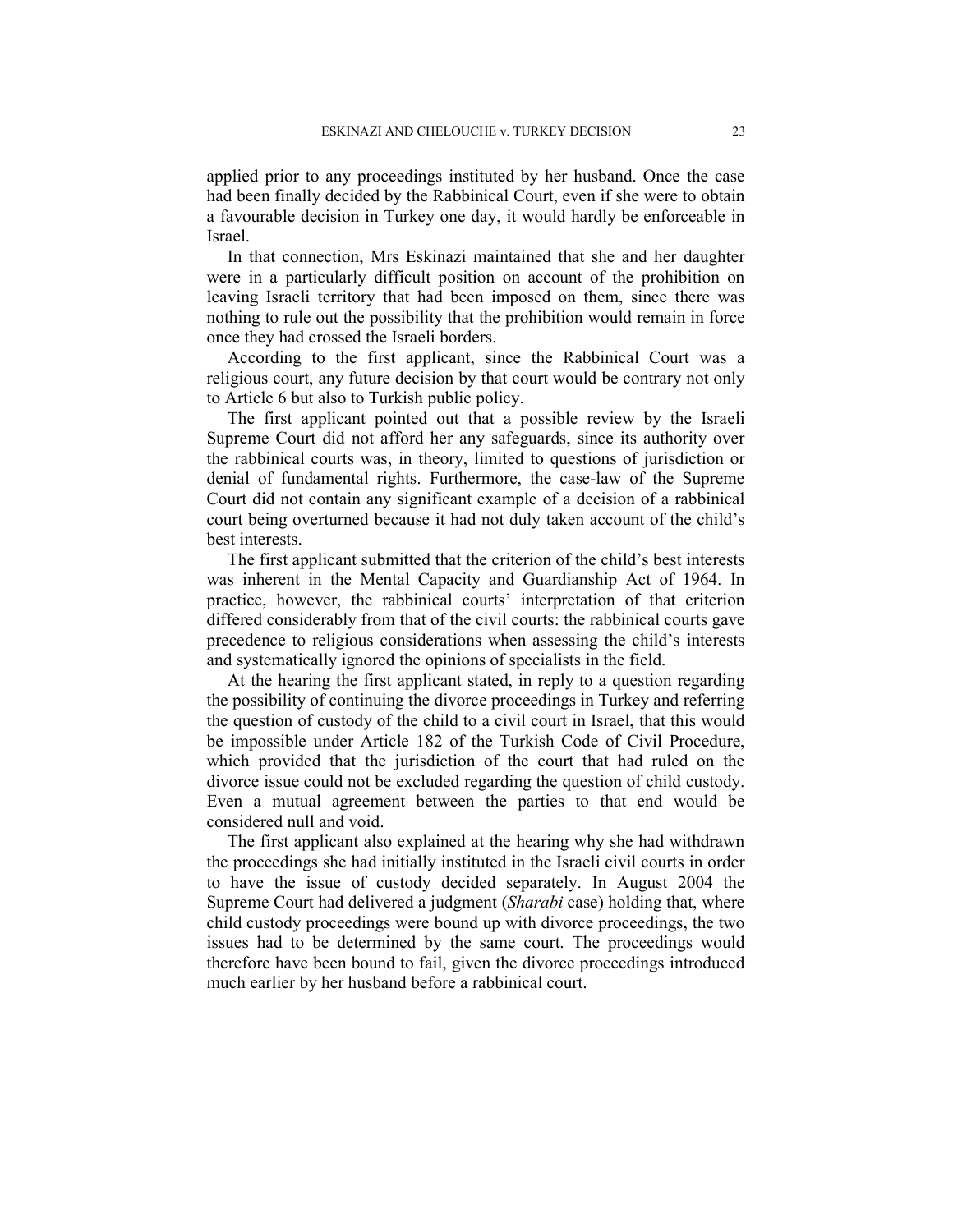#### (b) The Government

The Government firmly maintained that it was definitely not the task of the Turkish authorities to give judgment in abstracto on the judicial system legally established in another State that was not a party to the Convention. They also stressed the fact that in the instant case no one could claim to have been injured from the outset as a result of a measure attributable to that system.

The Government contended that, in any event, the applicant had been unable to substantiate her allegations regarding the rabbinical courts and consequently the existence of a risk of a denial of justice, as understood by the Court.

The Government asked the Court to refrain from speculating about a situation of fact and law which, to date, had not been established either with regard to Caroline Chelouche or her parents.

### (c) The intervening party

The third-party intervener submitted that the Sarıyer Family Affairs Court had duly examined Mrs Eskinazi's complaints about the rabbinical courts, particularly with regard to their alleged failure to respect human rights, their purported bias against women, and their denial of the child's interests. The Turkish courts had not in the end found any potential conflict with Turkish public policy.

The intervening party, supported in this regard by the written submissions of the Israeli ministerial authorities, pointed out that, subject as they were to the supervision of the Israeli Supreme Court, namely, the highest civil court of a State governed by the rule of law, the rabbinical courts took their decisions in strict accordance with fundamental human rights.

Regarding the question of having the divorce case and the issue of custody of his daughter tried by separate courts, Mr Chelouche pointed out at the outset that it was Mrs Eskinazi herself who had refused that possibility. He went on to explain that the Tel Aviv Rabbinical Court was his "rightful judge" and that he saw no reason to renounce it, particularly as that court, which was bound by civil positive law, was composed of judges who were particularly aware of the paramount interests of the child.

At the hearing Mr Chelouche pointed out that there was no such thing as civil marriage in Israel and that the rabbinical courts had exclusive jurisdiction in divorce proceedings. It was therefore logical that they should also rule on the other aspects of a husband and wife's separation so that the judges could consider the issues in their entirety.

Mr Chelouche also stated at the hearing, in respect of the doubts raised with regard to religious divorce proceedings in Israel, that he had absolutely no desire to delay a situation that had already become serious by misusing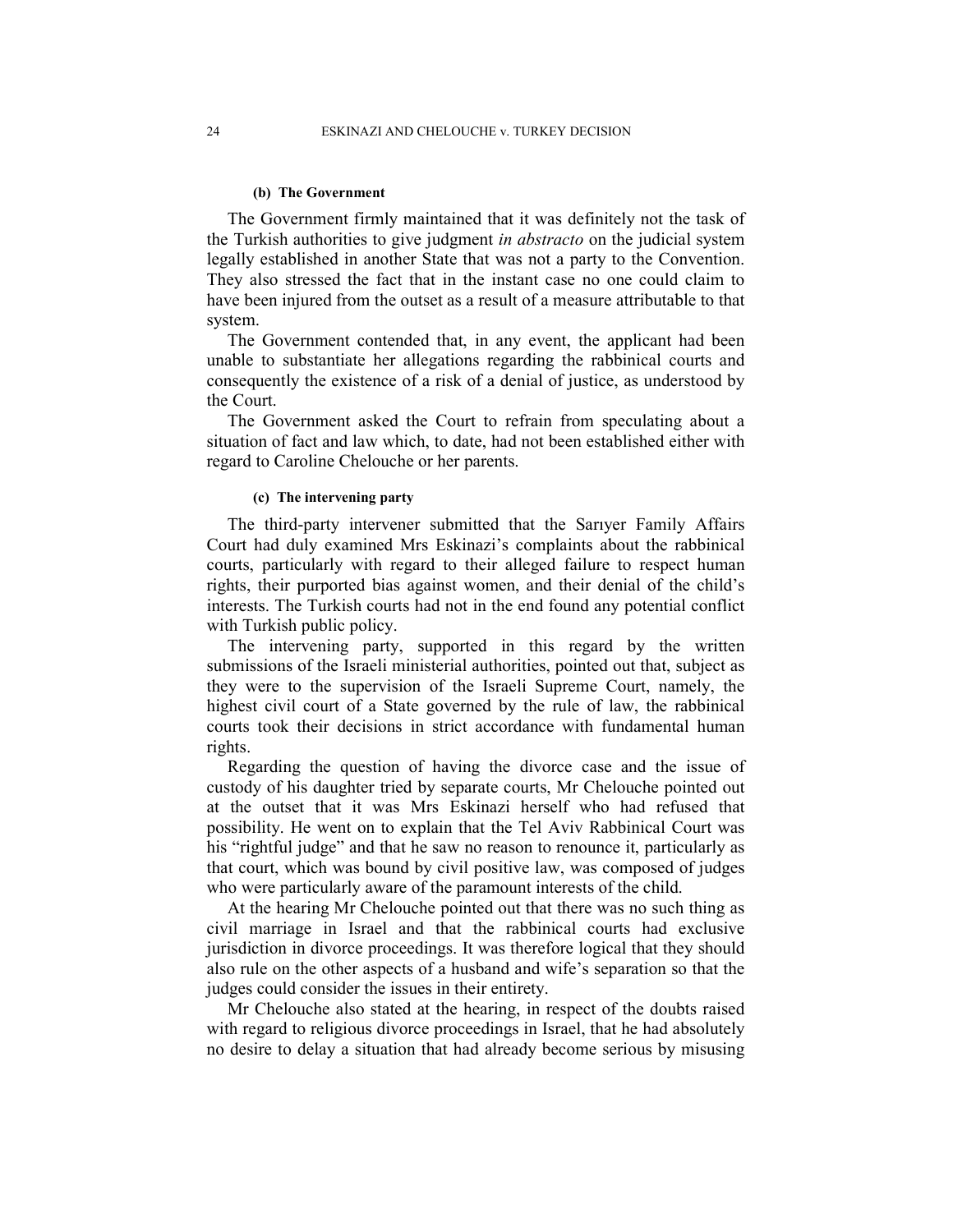the traditional formality of the *get* or to attempt to harm his wife by taking advantage of the ne exeat measures provided for in Israeli law.

## 2. The Court's assessment

The Court points out that in the present case neither the Sarıyer Family Affairs Court nor the Court of Cassation dealt with the issues relating to the exercise of parental rights or to the child's personal status. They merely noted, in the light of all the evidence in the case, that on the date of the child's removal the father had joint custody of her and that the removal could not but be regarded as "unlawful" within the meaning of the Hague Convention.

That viewpoint tallies with the aim pursued by the Hague Convention, to which the Court subscribes: preventing the law applicable to such questions from being unilaterally circumvented by one of the parents, in breach of the legitimate rights of the other. At the appropriate time, the dispute relating to the merits of the rights in issue will have to be brought before the competent judicial authorities of the State where Caroline Chelouche is deemed to be habitually resident.

It is not in any way the Court's task to address the determination of those rights, for the simple reason that Israel is not a party to the Convention and, moreover, the application was lodged against Turkey.

Admittedly, the Court has previously acknowledged that where the courts of a State party to the Convention are required to enforce a judicial decision of the courts of a country that is not a party, the former must duly satisfy themselves that the proceedings before the latter fulfilled the guarantees of Article 6 of the Convention, such a review being especially necessary where the implications are of capital importance for the parties (see Pellegrini v. Italy, no. 30882/96, § 40, ECHR 2001-VIII).

In the instant case, although the stakes involved for Mrs Eskinazi and her daughter are clearly of capital importance, their situation is hardly comparable to that of Mrs Pellegrini, whose complaint was about proceedings that had ended with a decision of the Vatican courts declaring her marriage definitively null and void and a decision by the Italian courts declaring the decision enforceable.

In the present case, with no proceedings concerning the applicants' interests having yet been disposed of by a judicial decision in Israel, the Turkish authorities had to lend their assistance with Caroline Chelouche's return unless objective factors caused them to fear that the child and, if applicable, her mother risked suffering a "flagrant denial of justice" (see, mutatis mutandis, Mamatkulov and Askarov v. Turkey [GC], nos. 46827/99 and 46951/99, § 88, ECHR 2005-I; Einhorn v. France (dec.), no. 71555/01, ECHR 2001-XI; Drozd and Janousek v. France and Spain, judgment of 26 June 1992, Series A no. 240, pp. 34-35, § 110; and Soering v. the United Kingdom, judgment of 7 July 1989, Series A no. 161, p. 45, § 113).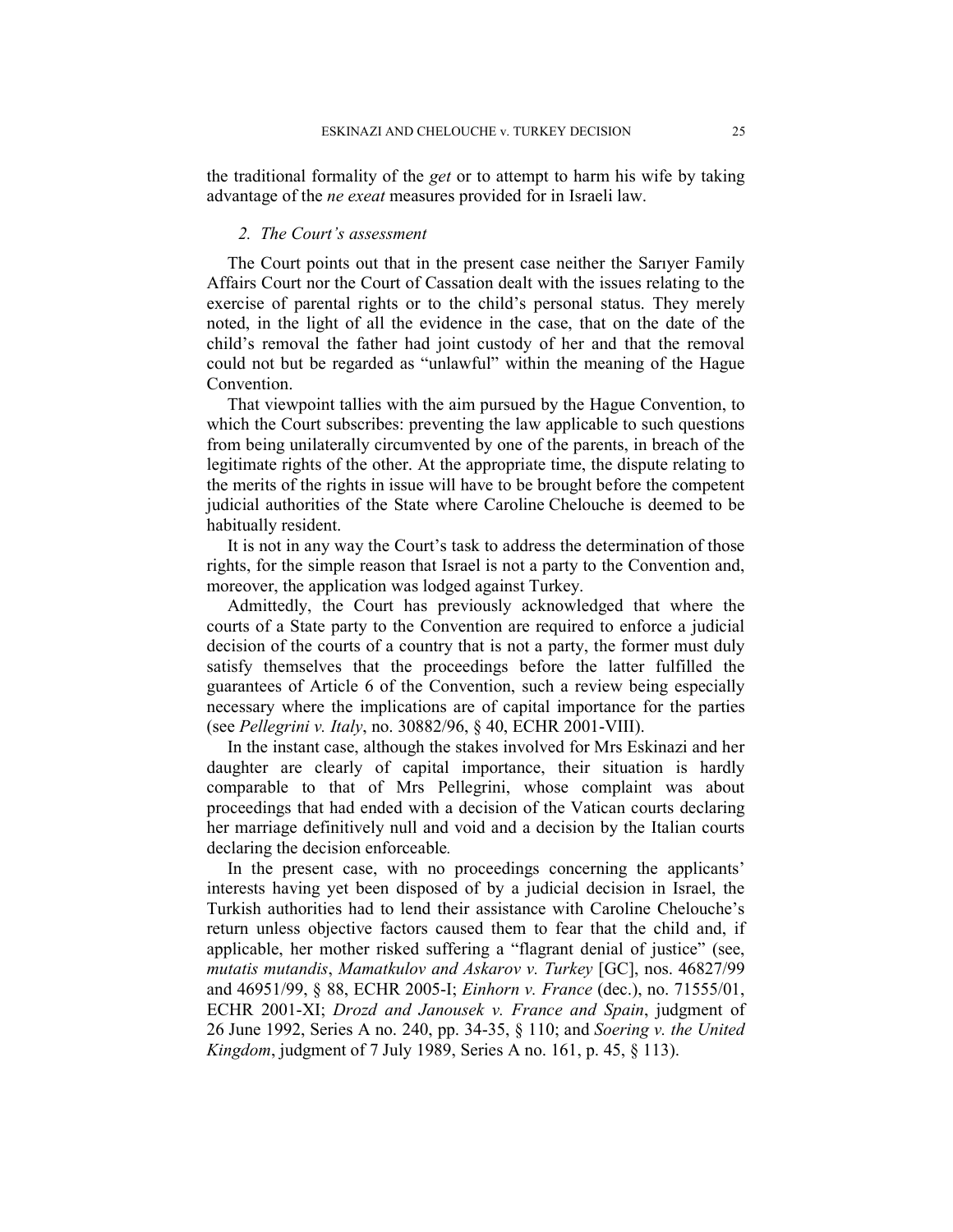The Convention does not require the Contracting Parties to impose its standards on third States or territories, and to require Turkey to review under the Convention all aspects of the Israeli proceedings would thwart the current trend towards strengthening international cooperation in the administration of justice, a trend which is in principle in the interests of the persons concerned (see Drozd and Janousek, cited above, pp. 34-35, § 110), and would risk turning international instruments into a dead letter, to the detriment of the persons they protect.

That being so, a "denial of justice" is prohibited by international law (see Golder v. the United Kingdom, judgment of 21 February 1975, Series A no. 18, p. 17, § 35). As part of its international rights and obligations, Turkey must ensure that this principle is respected with regard to its reciprocal commitments with Israel, both countries belonging to the same legal community defined by conventions they have signed, such as the Hague Convention and the Convention on the Rights of the Child. Mention should again be made of the International Covenant on Civil and Political Rights, which has been ratified both by Israel and by France, a country of which Caroline Chelouche is also a national.

Having regard to the above-mentioned principles, the Court has examined all the available material, primarily with reference, as is right and proper, to the circumstances of which the Turkish authorities had or ought to have had knowledge at the time when the child's return was requested of them.

It notes first of all that, even though Israel is not a Contracting Party to the Convention, the rabbinical courts form an integral part of the judicial system in the country and are "tribunals established by law" within the meaning of Article 6 § 1. It reiterates that a tribunal is characterised in the substantive sense of the term by its judicial function: "determining matters within its competence on the basis of rules of law and after proceedings conducted in a prescribed manner; it must also satisfy a series of other conditions, including the independence of its members and the length of their terms of office, impartiality and the existence of procedural safeguards" (see Coëme and Others v. Belgium, nos. 32492/96, 32547/96, 32548/96, 33209/96 and 33210/96, § 99, ECHR 2000-VII). In the absence of criticism based on those requirements, the first applicant's general argument based on the "religious nature" of the rabbinical courts is not decisive, the Court having never given a ruling to that effect (see, mutatis mutandis, Pellegrini, cited above, and Kohn v. Germany (dec.), no. 47021/99, 23 March 2000). The Court does not have the particular task of assessing whether a religious court is in substance and in abstracto incompatible with the Convention, and particularly Article 6. It will only examine whether the proceedings before such a court – as before any tribunal moreover – complied with the requirements of Article 6. There is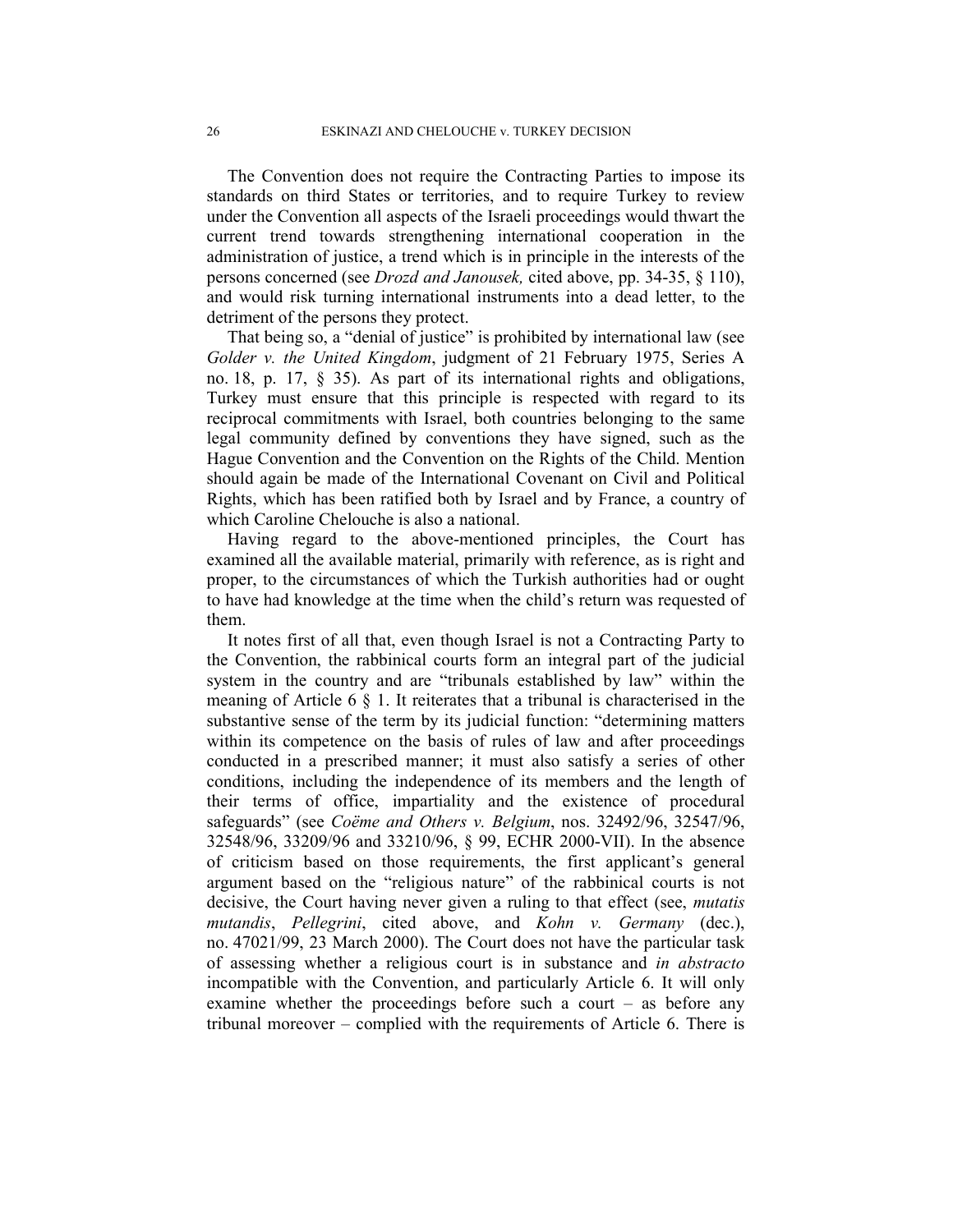nothing to suggest in the present case that the rabbinical courts have breached or would breach those requirements.

That said, the Court is not indifferent to the problems referred to by the first applicant and which transpire from certain documents and examples of case-law produced by her. These documents confirm that issues giving cause for concern, related to the features of the proceedings before those courts – particularly regarding the religious-based notions by which they are inspired – may arise.

That being so, the Court also takes note of the information provided by the Israeli ministerial authorities, and, in so far as this has not been disputed, it notes the assurance given regarding the conformity of the procedural guarantees afforded by the rabbinical courts with the relevant principles of international law. The Court finds confirmation of this in certain decisions delivered by the rabbinical courts, it being understood that, for the purposes of the present case, that assurance must be seen as a commitment by the Israeli authorities towards Turkey.

Whilst the first applicant rightly pointed out that the information provided by the Israeli authorities did not explicitly address all the questions raised in the present case, the Court for its part does not consider it necessary to resolve the entire dispute here, which, it must be repeated, is closely bound up with a choice made by Mrs Eskinazi when she agreed to contract a religious marriage in Tel Aviv – that choice resulting in the rabbinical courts having exclusive jurisdiction – in addition to the civil marriage which had been contracted in the same town before the French consular authorities.

However, intent on replying to the applicants, the Court considers that it should make a number of observations.

Firstly, the Turkish authorities cannot be accused of acting in bad faith in this case regarding their duty to ensure that Israel complied with international law; nor can it be argued that Israel is not a State governed by the rule of law. Having regard to the respective arguments submitted by the parties, there was no basis on which the Turkish authorities could, at the material time, have found any "substantial grounds for believing" that the denial of justice feared by Mrs Eskinazi was "flagrant", without going into the details of a broad debate on the specific features of the Israeli judicial system. It was patently not for the respondent State to determine such an issue before authorising Caroline Chelouche's return, no such duty arising from Turkey's obligations under the Convention (see, *mutatis mutandis*, Einhorn, cited above).

Secondly, the Court sees no reason to doubt Mr Chelouche's sincerity when, at the hearing, he stated that he was in favour of the proceedings being conducted smoothly and did not have any intention of hindering them by refusing to go through with the traditional get, or by seeking a further prohibition on the first applicant leaving Israeli territory.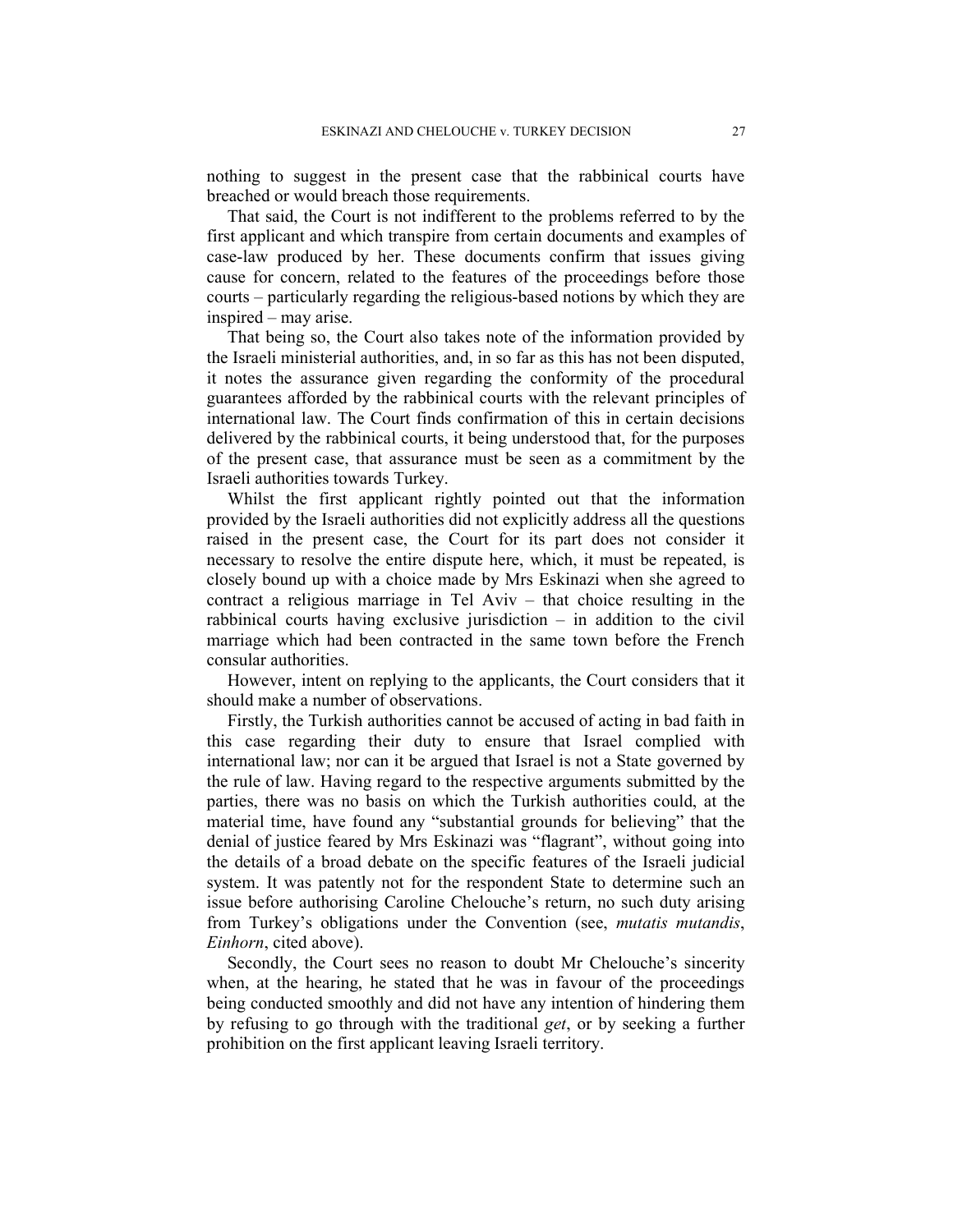Lastly, there is no evidence to suggest that possible proceedings in Israel would lead to a hasty decision without a proper examination of all Mrs Eskinazi's claims. Admittedly, this examination may ultimately lead to a decision unfavourable to her, in which case she will, in the final instance, be able to apply to the Israeli Supreme Court in its capacity as High Court of Justice. It is not disputed in the present case that the Israeli Supreme Court has a power of review of the decisions of the rabbinical courts such as to prevent a flagrant denial of justice. Admittedly, it does not appear that the Israeli Supreme Court can reassess matters of pure fact. However, that limitation is also a feature of some court systems of the member States of the Council of Europe that the Court has already had occasion to examine (see, for example, Civet v. France [GC], no. 29340/95, ECHR 1999-VI). The Court does not therefore see any reason to fear that, at the appropriate time, the Israeli High Court of Justice will be content with a reasoning that denies the fundamental laws of its country and the principles of international law.

In the light of the foregoing, the Court is not persuaded that the Turkish authorities had sufficient material in their possession to suggest that the possible shortcomings in proceedings that the applicants might face in Israel might amount to a "flagrant denial of justice". Furthermore, while it is true that the outcome of such proceedings might not be subject to review at the European level, the Court notes nonetheless the object and scope of the obligations incumbent on the State of Israel under other international instruments of human rights protection in force in that State towards the countries of which Mrs Eskinazi and Miss Chelouche are nationals, and in particular the Hague Convention itself, the International Covenant on Civil and Political Rights and the United Nations Convention on the Rights of the Child (see "International texts" under "Relevant domestic and international law and practice" above).

# D. Conclusion

Having regard to all the foregoing considerations, and reiterating that Article 8 of the Convention has to be interpreted in the light of the Hague Convention, the Court concludes that in deciding that Caroline Chelouche should be returned to Israel the Turkish authorities cannot be deemed to have disregarded their obligations under Article 6 of the Convention or violated the right to respect for family life guaranteed under Article 8.

It follows that the application must be rejected as manifestly ill-founded, in accordance with Article 35 §§ 3 and 4 of the Convention.

For these reasons, the Court, by a majority,

Decides to terminate the application of Article 29 § 3 of the Convention;